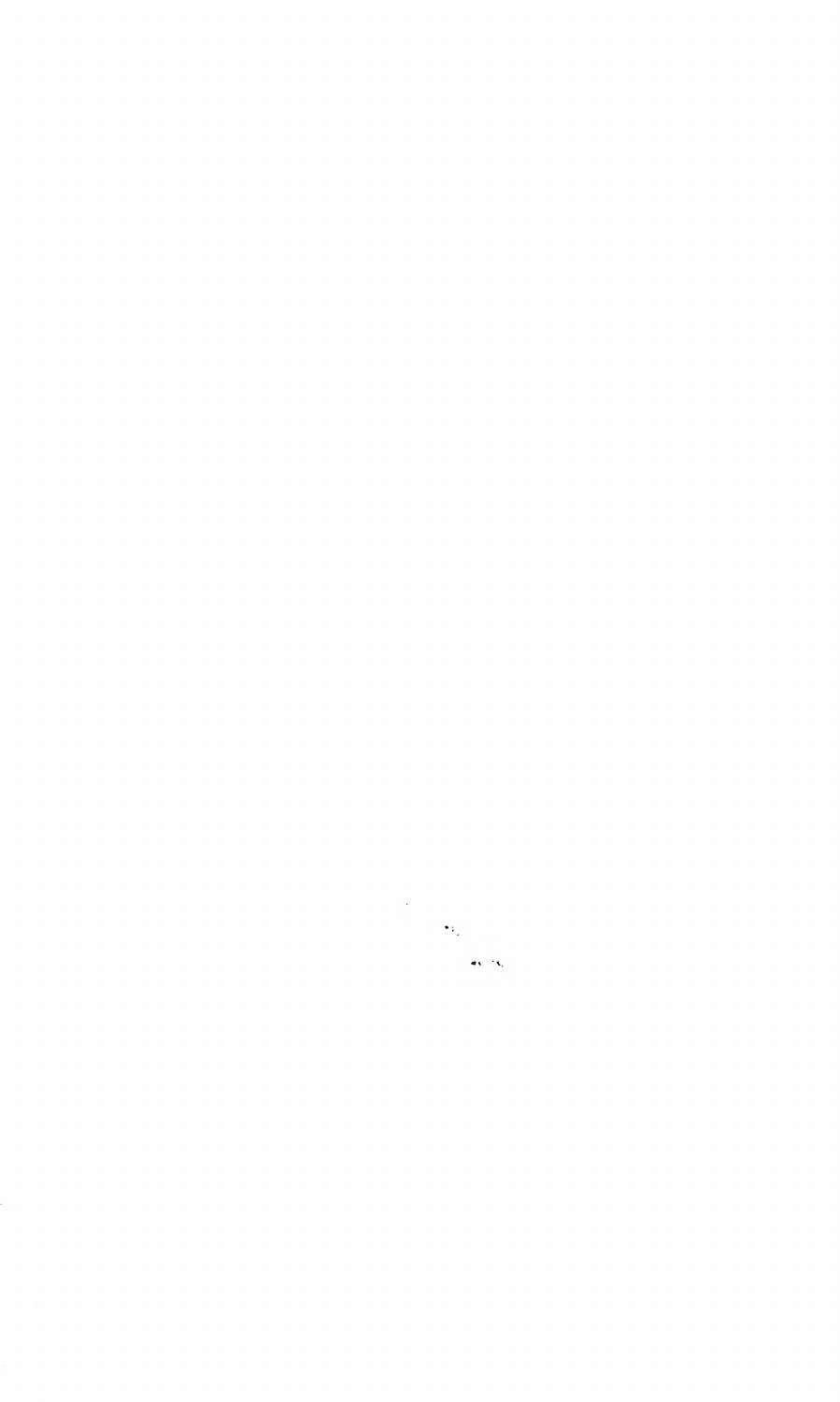Essex County — Continued

| Ninth<br>District                                                                                                                                                                                                                                                                                        |                                                                |                                                                    | J. Michael Ruane<br>of Salem<br>Democrat               | Twelfth<br>District                                                                                                                                                                                                                                                                                                                                                                                                                                                                                                  | Robert C. Buell<br>of Boxford<br>Republican          | Peter K. Hadley<br>of Boxford<br>Libertarian                                         | Thomas E. Sinkiewicz<br>of Hamilton<br>Independent           |
|----------------------------------------------------------------------------------------------------------------------------------------------------------------------------------------------------------------------------------------------------------------------------------------------------------|----------------------------------------------------------------|--------------------------------------------------------------------|--------------------------------------------------------|----------------------------------------------------------------------------------------------------------------------------------------------------------------------------------------------------------------------------------------------------------------------------------------------------------------------------------------------------------------------------------------------------------------------------------------------------------------------------------------------------------------------|------------------------------------------------------|--------------------------------------------------------------------------------------|--------------------------------------------------------------|
| SALEM:<br>Ward 3, Precinct 1<br>m 3, m 2<br>m 3, m 3<br>Precinct 1                                                                                                                                                                                                                                       |                                                                |                                                                    | 378<br>519                                             | Boxford:<br>Precinct 1<br>ووسيتما المرورة<br>2<br><b>Contractor</b>                                                                                                                                                                                                                                                                                                                                                                                                                                                  | 1821                                                 | 123                                                                                  | 499                                                          |
| $\sim$                                                                                                                                                                                                                                                                                                   |                                                                |                                                                    | 873<br>382<br>1560                                     | Danvers:<br>Precinct 8<br>Hamilton:                                                                                                                                                                                                                                                                                                                                                                                                                                                                                  | 483                                                  | 63                                                                                   | 268                                                          |
| $\begin{array}{cccc} & 3, & \cdots & 3 \\ \text{Ward 4, Precinct 1} & & 2 \\ & \cdots & 4, & \cdots & 2 \\ \text{Ward 6, Precinct 1} & & 3 \\ & \cdots & 6, & \cdots & 2 \\ & \cdots & 6, & \cdots & 3 \\ \text{Ward 7. Precinct 3} & & & \end{array}$<br>$\hat{S}$<br>Ward 7, Precinct 3<br>Swampscott: |                                                                |                                                                    | 1196<br>1024<br>$737$<br>$731$<br>689                  | $\sim$ $\sim$<br>Precinct $\frac{1}{2}$<br>$\sim$<br>$\overline{\mathbf{c}}$<br>$2 - 1 - 1$<br>Middleton<br>Topsfield<br>Totals                                                                                                                                                                                                                                                                                                                                                                                      | 686<br>909<br>1053<br>1889<br>6841                   | $^{27}_{29}$<br>115<br>139<br>496                                                    | 859<br>914<br>579<br>854<br>3973                             |
| Precinct 1<br>à.<br>2<br>$\sim$ $\sim$<br>$\alpha$ .<br>Totals<br>÷,<br>a san canalanan calculus com                                                                                                                                                                                                     |                                                                | من من من المعروف .<br>منذ المن المن المعروف .                      | 682<br>698<br>9469                                     |                                                                                                                                                                                                                                                                                                                                                                                                                                                                                                                      |                                                      |                                                                                      |                                                              |
| Tenth<br>District                                                                                                                                                                                                                                                                                        |                                                                | Norris W. Harris<br>of Marblehead<br>Republican                    | Donald W. Gardner, Jr.<br>of Marblehead<br>Democrat    | Thirteenth<br>District                                                                                                                                                                                                                                                                                                                                                                                                                                                                                               |                                                      | Henry A. Walker<br>of Salisbury<br>Republican                                        | Charles W. Stevens<br>of Newburyport<br>Democrat             |
|                                                                                                                                                                                                                                                                                                          |                                                                |                                                                    |                                                        | Newbury:                                                                                                                                                                                                                                                                                                                                                                                                                                                                                                             |                                                      | 888<br>539                                                                           | 561<br>218                                                   |
| Marblehead:<br>Precinct 1<br>,,<br>$\frac{2}{3}$<br>,,<br>,,<br>$\overline{\bf{4}}$<br>,,<br>5<br>,,<br>6<br>Totals<br>$\mathcal{L}^{\mathcal{L}}$<br>and the commission of the state                                                                                                                    |                                                                | 1141<br>1159<br>1484<br>1126<br>1187<br>1052<br>7149               | 848<br>782<br>996<br>$\frac{1291}{755}$<br>615<br>5287 | Newbuy:<br>Precint 1<br>NEWBURYPORT:<br>Ward 1, Precint 1<br>Ward 2, Precint 1<br>Ward 3, Precint 1<br>Ward 4, Precint 1<br>Ward 5, Precint 1<br>Nard 6, Precint 1<br>Nard 6, Precint 1<br>Nard 6, Precint 1<br>Nard 6, Precint 1<br>Salisbury<br>contraction in<br>Totals<br>make the community                                                                                                                                                                                                                     | the company of the company                           | 640<br>450<br>458<br>549<br>918<br>942<br>1596<br>6980                               | 522<br>459<br>516<br>519<br>519<br>682<br>789<br>845<br>5111 |
| Eleventh<br>District                                                                                                                                                                                                                                                                                     | Belden G. Bly, Jr.<br>of Saugus<br>Republican                  | John B. Gould<br>of Saugus<br>Democrat                             | Pasquale Pignato<br>of Saugus<br>Independent           | Fourteenth<br>District                                                                                                                                                                                                                                                                                                                                                                                                                                                                                               | Bernard D. Flynn<br>of Amesbury<br>Democrat          | Albert E. Elwell<br>of West Newbury<br>Republican                                    | Nicholas J. Costello<br>of Amesbury<br>Independent           |
| Saugus:<br>Precinct<br>1<br>$\frac{2}{3}$<br>$\alpha$ and $\alpha$ and<br>,,<br>المستحدة المراجع<br>والمستحدة المستحدة<br>,,<br>4<br>,,<br>5<br>67<br>8<br>9 A<br>an annually<br>,,<br>$\frac{1}{2}$ , where $\frac{1}{2}$<br>,,<br>,,                                                                   | 815<br>$490$<br>$522$<br>$713$<br>$853$<br>$556$<br>449<br>540 | 575<br>396<br>429<br>521<br>636<br>374<br>367<br>445<br>383<br>568 | 35<br>31<br>45<br>50<br>50<br>74<br>34                 | Amesbury:<br>$\begin{array}{c}\n\text{me}s \text{bury:} \\ \text{Precinct 1} \\ \text{or} \\ \text{or} \\ \text{or} \\ \text{excess 6} \\ \text{or} \\ \text{excess 7} \\ \text{or} \\ \text{excess 8} \\ \text{or} \\ \text{excess 9} \\ \text{or} \\ \text{excess 1} \\ \text{or} \\ \text{excess 1} \\ \text{or} \\ \text{excess 2} \\ \text{or} \\ \text{excess 3} \\ \text{or} \\ \text{excess 4} \\ \text{or} \\ \text{excess 5} \\ \text{or} \\ \text{excess 6} \\ \text{or} \\ \text{excess 7$<br>Georgetown | 433<br>565<br>536<br>451<br>$496$<br>$616$<br>$1223$ | $\begin{array}{c} 227 \\ 190 \\ 148 \end{array}$<br>$\frac{113}{225}$<br>151<br>1239 | 161<br>194<br>154<br>154<br>205<br>171<br>153<br>185         |
| $\sim$<br>,,<br>,,<br>9B<br>û<br>,,<br>10<br>$\epsilon \rightarrow \infty$<br>Totals<br>$\sim$ $\sim$                                                                                                                                                                                                    | $\frac{335}{678}$<br>693<br>6644                               | 435<br>5129                                                        | $18$<br>$44$<br>$42$<br>$81$<br>517                    | Georgewood:<br>Groveland:<br>Precinct 1<br>2<br>inger van de<br>Listen van de<br>West Newbury<br>Totals                                                                                                                                                                                                                                                                                                                                                                                                              | 875<br>370<br>405<br>5970                            | 748<br>256<br>841<br>4138                                                            | $\frac{116}{29}$<br>128<br>1496                              |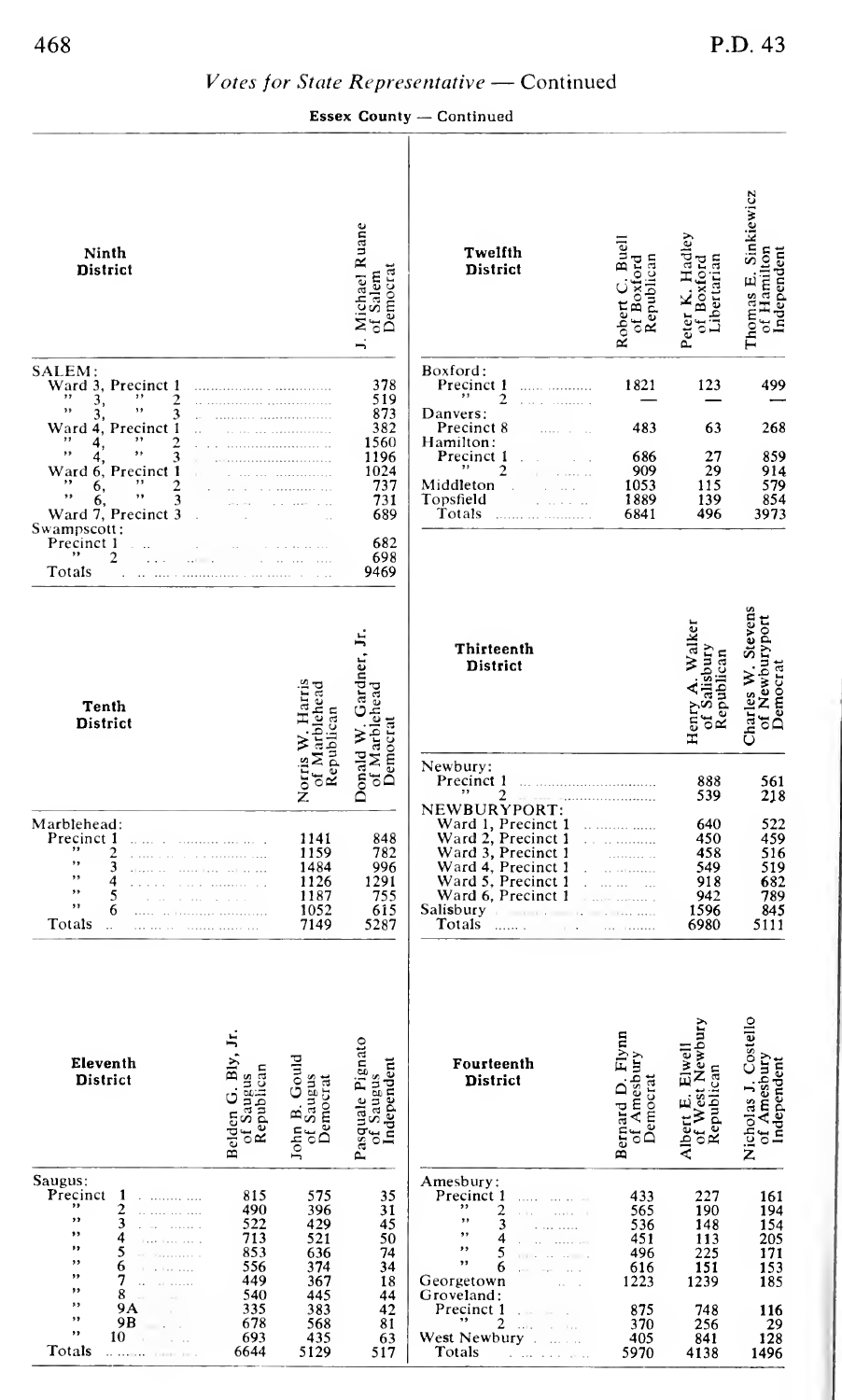Essex County — Continued

| Fifteenth<br><b>District</b>                                                                                                                                                                                                                                                                 | Francis Bevilacqua<br>of Haverhill<br>Peter P. Caza<br>of Haverhill<br>Republican<br>Democrat                                                                   | Eighteenth<br>District                                                                                                                                                                                                                                                                                                                                                                                                                                                                                                                                                                                                                                                                                                           | Nicholas J. Buglione<br>of Methuen<br>Democrat                                     |
|----------------------------------------------------------------------------------------------------------------------------------------------------------------------------------------------------------------------------------------------------------------------------------------------|-----------------------------------------------------------------------------------------------------------------------------------------------------------------|----------------------------------------------------------------------------------------------------------------------------------------------------------------------------------------------------------------------------------------------------------------------------------------------------------------------------------------------------------------------------------------------------------------------------------------------------------------------------------------------------------------------------------------------------------------------------------------------------------------------------------------------------------------------------------------------------------------------------------|------------------------------------------------------------------------------------|
| HAVERHILL:<br>Ward 3<br>Ward 5, Precinct 1<br>$\frac{1}{2}$ , $\frac{5}{2}$ , $\frac{1}{2}$<br>23456<br>,,<br>٠,<br>$\overline{\mathbf{S}}$<br>,,<br>٠,<br>5<br>,,<br>,,<br>s.<br>٠,<br>,,<br>š<br>$\frac{7}{7}$ ,<br>$\mathbf 1$<br>Ward<br>,,<br>Precinct<br>$\frac{2}{3}$<br>٠,<br>Totals | 230<br>475<br>67<br>110<br>1056<br>305<br>399<br>85<br>$\frac{821}{703}$<br>308<br>320<br>$\frac{248}{505}$<br>664<br>1208<br>812<br>333<br>545<br>1024<br>7392 | Methuen:<br>Precinct 1<br>$\frac{3}{5}$<br>.,<br>,,<br>,,<br>8<br>,,<br>9<br>Totals                                                                                                                                                                                                                                                                                                                                                                                                                                                                                                                                                                                                                                              | 1699<br>1743<br>1585<br>1743<br>1724<br>1770<br>10264                              |
| $\sim$<br>Sixteenth                                                                                                                                                                                                                                                                          | 2826                                                                                                                                                            | Nineteenth<br>District                                                                                                                                                                                                                                                                                                                                                                                                                                                                                                                                                                                                                                                                                                           | Timothy A. Bassett<br>of Lynn<br>Democrat                                          |
| <b>District</b><br>HAVERHILL:<br>AVERIMATE<br>Ward 2<br>Ward 2<br>Ward 4, Precinct 1<br>Precinct 1                                                                                                                                                                                           | . Bradford Brooks<br>of Haverhill<br>Republican<br>David J. Swartz<br>of Haverhill<br>Democrat<br>$\ddot{ }$<br>101<br>48<br>495<br>308<br>980<br>501           | LYNN:<br>Ward<br>$\frac{2}{2}$ , $\frac{2}{2}$ ,<br>Precinct $\frac{1}{2}$<br>$\frac{2}{3}$<br>$\begin{array}{ll} 0 & 0 & 0 \\ 0 & 0 & 0 \\ 0 & 0 & 0 \\ 0 & 0 & 0 \\ 0 & 0 & 0 \\ 0 & 0 & 0 \\ 0 & 0 & 0 \\ 0 & 0 & 0 \\ 0 & 0 & 0 \\ 0 & 0 & 0 \\ 0 & 0 & 0 \\ 0 & 0 & 0 \\ 0 & 0 & 0 & 0 \\ 0 & 0 & 0 & 0 \\ 0 & 0 & 0 & 0 \\ 0 & 0 & 0 & 0 & 0 \\ 0 & 0 & 0 & 0 & 0 \\ 0 & 0 & 0 & 0 & 0 \\ 0 & 0 & 0 & 0 & 0 \\ 0 & 0 & 0 &$<br>$\sim$<br>,,<br>,,<br>÷.<br>,,<br>,,<br>4<br>د سال د<br>a sala<br>Ward<br>3,<br>Precinct<br>4<br>$\sim$<br>,,<br>$\ddot{\phantom{1}}$<br>5<br>3,<br>$\bar{\alpha}$<br>٠,<br>,,<br>3,<br>6<br>,,<br>,,<br>$\frac{7}{8}$<br>3<br>,,<br>,,<br>3,<br>,,<br>,,<br>$\frac{3}{3}$<br>9<br>,,<br>,, | 1350<br>1038<br>866<br>588<br>466<br>476<br>633<br>617<br>617<br>377<br>587<br>851 |
| Ward 6, Precinct $\frac{1}{2}$<br>$\frac{2}{3}$<br>6,<br>,,<br>,,<br>6,<br>,,<br>,,<br>4<br>6,<br>,,<br>,,<br>5<br>6,<br>Merrimac<br>Totals                                                                                                                                                  | 1075<br>$\frac{625}{203}$<br>159<br>442<br>477<br>302<br>909<br>1077<br>431<br>$\frac{334}{716}$<br>584<br>1192<br>7332<br>3627                                 | 10<br>Totals<br>Twentieth<br>District                                                                                                                                                                                                                                                                                                                                                                                                                                                                                                                                                                                                                                                                                            | 7849<br>Thomas W. McGee<br>of Lynn<br>Democrat                                     |
| Seventeenth<br><b>District</b>                                                                                                                                                                                                                                                               | A. David Rodham<br>of Lynnfield<br>John J. McGivney<br>of Lynnfield<br>Democrat<br>Republican                                                                   | LYNN:<br>Ward 4, Precinct 4<br>Ward 5, Precinct 1<br>2<br>,,<br>,,<br>3<br>,,<br>,,<br>4<br>à.<br>and a strategies<br>,,<br>,,<br>5<br>and commences are a set<br>,,<br>,,<br>$\frac{6}{7}$<br>,,<br>,,                                                                                                                                                                                                                                                                                                                                                                                                                                                                                                                          | $\frac{119}{114}$<br>$\frac{369}{121}$<br>531<br>401<br>750<br>570                 |
| Lynnfield:<br>Precinct 1<br>$\overline{2}$<br>$\sim$<br>North Reading:<br>Precinct 1<br>$\sim$ $ \sim$<br>$\overline{\mathbf{c}}$<br>,,<br>$\overline{\mathbf{3}}$<br>in minim minim<br>Siniman<br>,,<br>4<br>Totals<br>$\mathcal{L}$                                                        | 2727<br>788<br>1895<br>937<br>808<br>463<br>653<br>675<br>700<br>$\frac{841}{770}$<br>419<br>7741<br>3935                                                       | ,,<br>,,<br>$\bar{8}$<br>6. Precinct<br>Ward<br>1<br>$\frac{1}{11}$<br>$2\frac{3}{4}$<br>$5\frac{7}{9}$<br>6,<br>,,<br>6,<br>$1.1 - 1.$<br>٠,<br>,,<br>6,<br>,,<br>,,<br>6,<br>,,<br>,,<br>6,<br>,,<br>,,<br>6,<br>ł,<br>Totals                                                                                                                                                                                                                                                                                                                                                                                                                                                                                                  | $\frac{371}{318}$<br>318<br>$356$<br>$527$<br>$345$<br>$498$<br>480<br>788<br>6877 |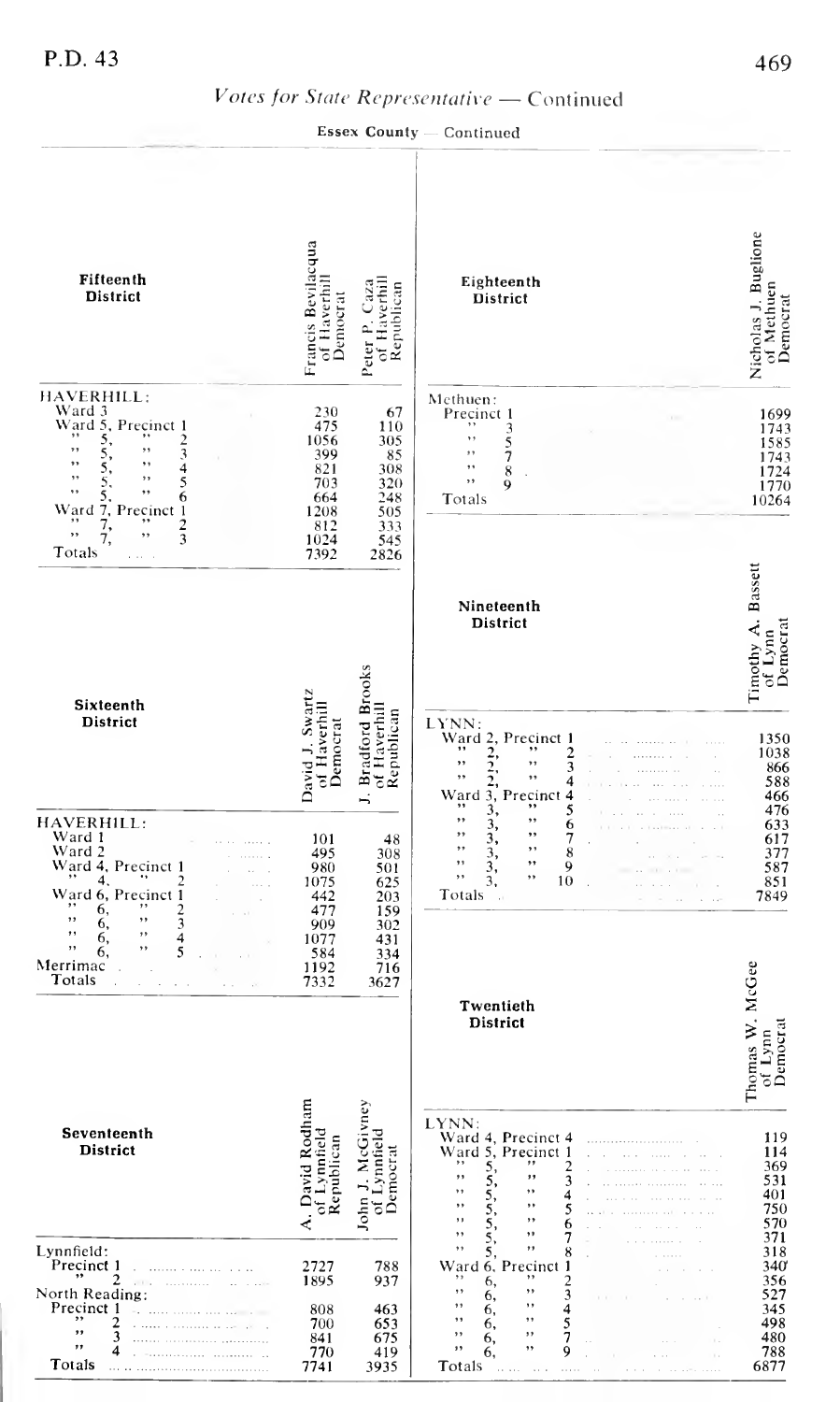Essex County — Continued

| <b>Twenty-First</b><br>District                                                                                                                                                                                                                                                                                                                                                                                                                                                                                                                                | Robert G. Phelan<br>of Lynn<br>Democrat                                                                            | Wittred P. Beauchesne<br>Twenty-Fourth<br><b>District</b>                                                                                                                                                                                                                                                                                                                                                                                                                                                              | of Methuen<br>Democrat                                                                                       | Ralph A. Barbagallo, Jr.<br>of Lawrence<br>Republican                                                | Ronald A. Burba**                                                                                                         |
|----------------------------------------------------------------------------------------------------------------------------------------------------------------------------------------------------------------------------------------------------------------------------------------------------------------------------------------------------------------------------------------------------------------------------------------------------------------------------------------------------------------------------------------------------------------|--------------------------------------------------------------------------------------------------------------------|------------------------------------------------------------------------------------------------------------------------------------------------------------------------------------------------------------------------------------------------------------------------------------------------------------------------------------------------------------------------------------------------------------------------------------------------------------------------------------------------------------------------|--------------------------------------------------------------------------------------------------------------|------------------------------------------------------------------------------------------------------|---------------------------------------------------------------------------------------------------------------------------|
| LYNN: $\frac{Ward}{3}$ , Precinct 1<br>$\frac{3}{3}$<br>$\overline{c}$<br>,,<br>,,<br>3<br>Ward<br>4. Precinct<br>1<br>للمنابذ المتمدد والمرادة<br>4,<br>$\ddot{}}$<br>$\frac{2}{3}$<br>,,<br>4,<br>,,<br>,,<br>5<br>the company of the company of<br>4,<br>,,<br>,,<br>$\frac{6}{7}$<br>4,<br>,,<br>,,<br>4,<br>,,<br>,,<br>4,<br>8<br>Nahant<br>$\bar{\alpha}$<br>J.<br>Swampscott:<br>Precinct 3<br>4<br>à,<br>Totals<br>and an anti-state of the company of the company                                                                                    | 633<br>567<br>569<br>759<br>425<br>$\frac{291}{170}$<br>300<br>372<br>373<br>1670<br>785<br>765<br>7679            | LAWRENCE:<br>Ward 2, Precinct 1<br>ward 3, Precinct 1<br>ward 4, Precinct 1<br>Ward 4, Precinct 1<br>à.<br>ward 5, Precinct 1<br>metals, Precinct 1<br>metals, Precinct 1<br>metals, metals, metals, metals, metals, metals, metals, metals, metals, metals, metals, metals, metals, metals, metals, metals, metals, metals, metals, metals, me<br>$\lambda$ .<br>×<br>$\frac{5}{5}$ , 5,<br>ł,<br>$\lambda$<br>,,<br>,,<br>$\dot{8}$<br>Methuen:<br>Precinct 4<br>$\sim$<br>$\alpha$<br>Totals<br>**Sticker Candidate | 129<br>179<br>75<br>289<br>182<br>$\frac{370}{271}$<br>388<br>166<br>273<br>363<br>361<br>221<br>847<br>4114 | 228<br>232<br>34<br>177<br>72<br>103<br>$\frac{204}{216}$<br>362<br>124<br>340<br>117<br>708<br>3194 | 24<br>70<br>19<br>86<br>51<br>$\frac{64}{18}$<br>$\frac{118}{192}$<br>$\frac{237}{217}$<br>81<br>169<br>57<br>390<br>1770 |
| James E. Smith<br>of Lynn<br>Democrat<br>Twenty-Second<br>District<br>LYNN:                                                                                                                                                                                                                                                                                                                                                                                                                                                                                    | John V. Sordillo<br>of Lynn<br>Republican                                                                          | Twenty-Fifth<br><b>District</b>                                                                                                                                                                                                                                                                                                                                                                                                                                                                                        |                                                                                                              | Gerard A. Guilmette<br>of Lawrence<br>Democrat                                                       | Denis J. Mungo<br>of Lawrence<br>Independent                                                                              |
| Ward 1, Precinct 1<br>959<br>793<br>$\frac{2}{3}$<br>1,<br>,,<br>1,<br>$\frac{818}{1037}$<br>,,<br>,,<br>4<br>1<br>Ward $\stackrel{1}{\stackrel{6}{\scriptstyle\cdot}}$ Precinct $\stackrel{6}{\scriptstyle\cdot}$<br>Ward 7, Precinct 1<br>$\stackrel{1}{\scriptstyle\cdot}$ 7, $\stackrel{1}{\scriptstyle\cdot}$ 7<br>$\stackrel{1}{\scriptstyle\cdot}$ 7<br>$\stackrel{1}{\scriptstyle\cdot}$ 7<br>$\stackrel{2}{\scriptstyle\cdot}$ 3<br>$845$<br>$425$<br>$723$<br>$550$<br>$830$<br>organizations.<br>,,<br>,,<br>7,<br>987<br>4<br>÷.<br>Totals<br>7967 | 393<br>392<br>301<br>439<br>$\frac{180}{74}$<br>$\frac{74}{189}$<br>$\frac{117}{132}$<br>$\frac{188}{273}$<br>2546 | LAWRENCE:<br>$W$ ard 6, Preçinct<br>1<br>6,<br>$\overline{c}$<br>,,<br>,,<br>$\overline{\mathbf{3}}$<br>6,<br>,,<br>,,<br>6,<br>4<br>,<br>,,<br>5<br>6,<br>,,<br>,,<br>6<br>6,<br>,,<br>,,<br>$\begin{array}{c} 7 \\ 8 \\ 9 \end{array}$<br>6,<br>,,<br>,,<br>6,<br>,,<br>,,<br>6,<br>,,<br>,,<br>10<br>6,<br>Totals<br>$\ddot{\phantom{1}}$                                                                                                                                                                           |                                                                                                              | 678<br>421<br>504<br>$\frac{653}{731}$<br>770<br>702<br>1278<br>1100<br>702<br>7539                  | 211<br>98<br>156<br>215<br>270<br>295<br>245<br>357<br>357<br>207<br>2558                                                 |
| Twenty-Third<br><b>District</b><br>LAWRENCE:                                                                                                                                                                                                                                                                                                                                                                                                                                                                                                                   | Arthur M. Khoury<br>of Lawrence<br>Democrat                                                                        | Twenty-Sixth<br><b>District</b>                                                                                                                                                                                                                                                                                                                                                                                                                                                                                        |                                                                                                              | Joseph N. Hermann<br>of North Andover<br>Democrat                                                    | John W. Saltman<br>of North Andover<br>Republican                                                                         |
| Ward 1, Precinct 4<br>6<br>Ward<br>$\frac{2}{2}$ , Precinct<br>$\frac{2}{2}$ , $\frac{1}{2}$<br>3<br>4<br>,,<br>5<br>Ward $\frac{3}{3}$ , Precinct $\frac{3}{4}$<br>$\frac{4}{2}$<br>Ward 4, Precinct<br>$\cdot$<br>3<br>4,<br>,,<br>4,<br>4<br>Methuen:<br>Precinct 2<br>$\sim 10^{-1}$<br>6<br>and the concentration concentration is a state of<br>Totals                                                                                                                                                                                                   | 829<br>674<br>533<br>540<br>569<br>$324$<br>$375$<br>$333$<br>$\frac{435}{267}$<br>1100<br>1628<br>7607            | LAWRENCE:<br>Ward 1, Precinct 1<br>ļ,<br>$\frac{2}{3}$<br>,,<br>,,<br>1,<br>,,<br>,,<br>1,<br>North Andover:<br>Precinct<br>$\frac{1}{2}$<br>$\sim$<br>,,<br>$\frac{4}{5}$<br>and and their most come and com-<br>,,<br>Totals                                                                                                                                                                                                                                                                                         |                                                                                                              | 535<br>$\frac{181}{651}$<br>470<br>1056<br>1154<br>1324<br>1425<br>1325<br>8121                      | 128<br>$\frac{44}{173}$<br>114<br>302<br>364<br>234<br>986<br>825<br>3170                                                 |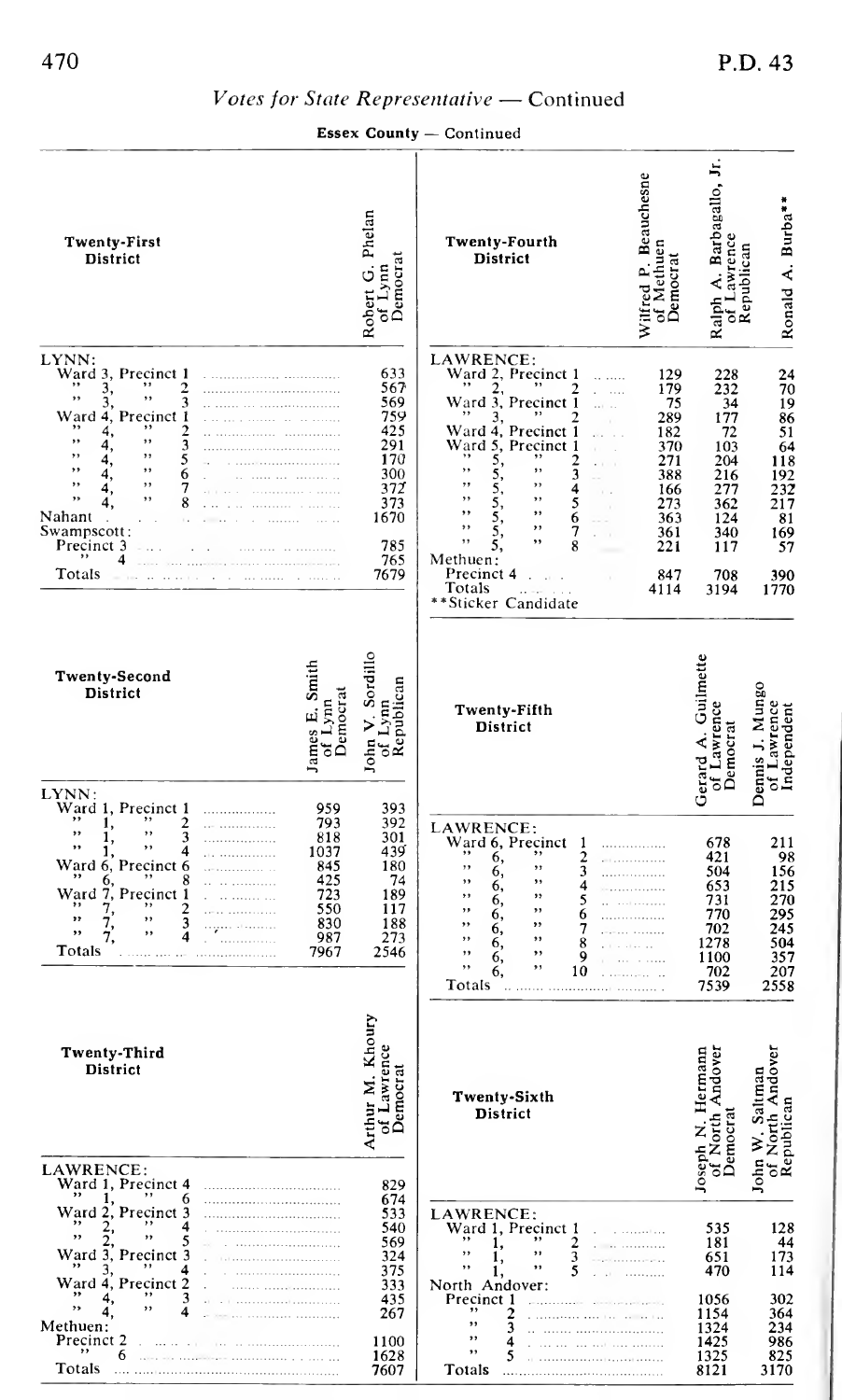#### Essex County — Continued

| Twenty-Seventh<br><b>District</b>                                                                                                    | ē                   | Twenty-Seventh<br>District<br>Continued                                  |                               |
|--------------------------------------------------------------------------------------------------------------------------------------|---------------------|--------------------------------------------------------------------------|-------------------------------|
| Andover:<br>Precinct 1<br>a more and a final com-<br>,,<br>$-10-$<br><b>Service</b><br>$\sim$<br>1.111<br>$, \,$<br>э<br>$\sim$<br>. | 1542<br>852<br>1681 | $, \,$<br>$, \,$<br>$\cdots$<br>'n<br>Totals<br>Tel: 10<br><b>AND 10</b> | 2718<br>1037<br>2611<br>10441 |



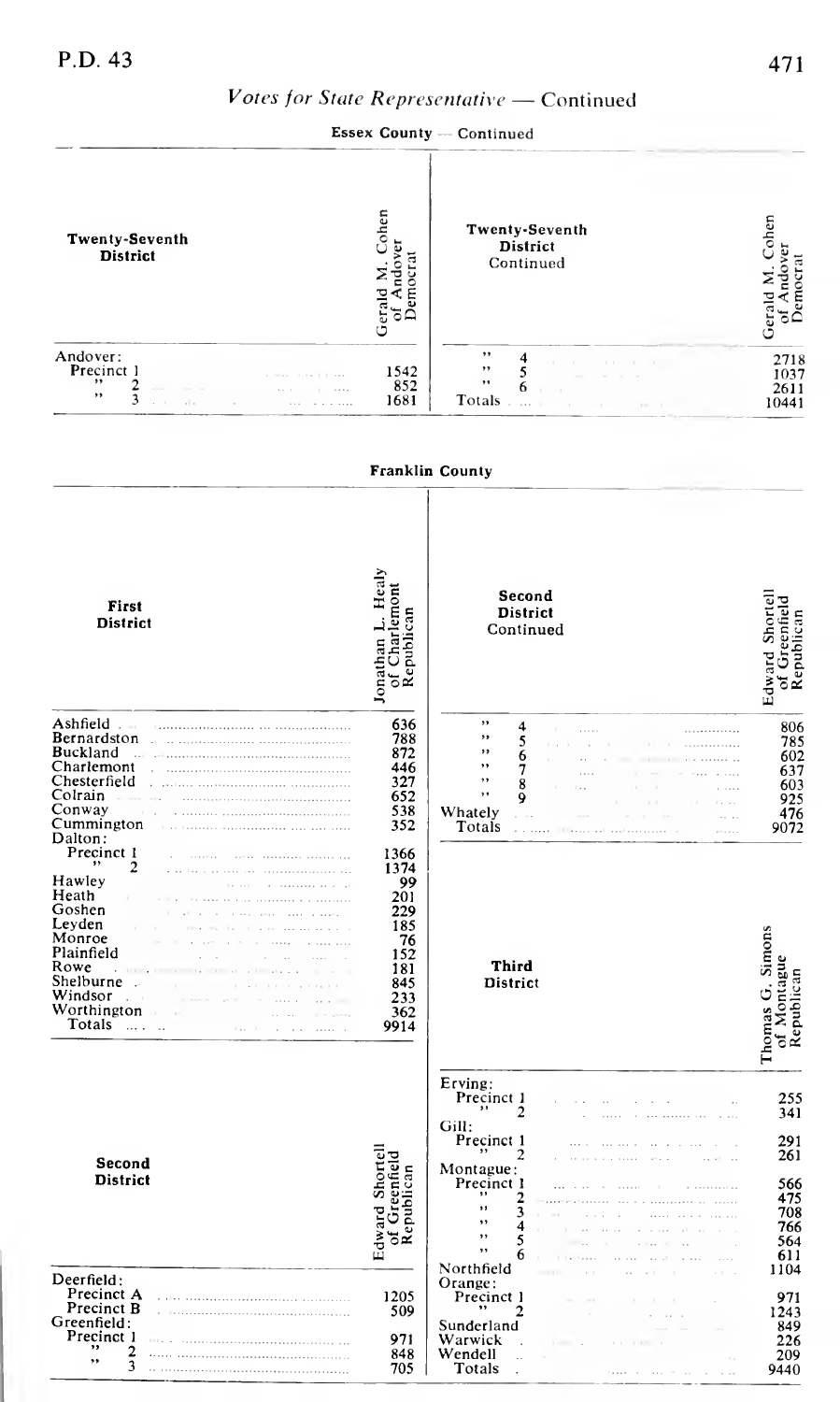#### Hampden County

| First<br>District                                                                                                                                                                                                                                                                                                                                                                                                                                                                                                                                                                                                                                                                                                                                                   | John B. Perry<br>of Monson<br>Democrat                         | Joseph J. Zaher<br>of Hampden<br>Independent                         | Fourth<br>District                                                                                                                                                                                                                               | John F. Coffey<br>of W. Springfield<br>Democrat                  |
|---------------------------------------------------------------------------------------------------------------------------------------------------------------------------------------------------------------------------------------------------------------------------------------------------------------------------------------------------------------------------------------------------------------------------------------------------------------------------------------------------------------------------------------------------------------------------------------------------------------------------------------------------------------------------------------------------------------------------------------------------------------------|----------------------------------------------------------------|----------------------------------------------------------------------|--------------------------------------------------------------------------------------------------------------------------------------------------------------------------------------------------------------------------------------------------|------------------------------------------------------------------|
| Brimfield<br>Hampden<br>Monson:<br>Precinct A<br>B<br>Palmer:<br>Precinct A<br>B<br>,,<br>D<br>Wales<br>Totals                                                                                                                                                                                                                                                                                                                                                                                                                                                                                                                                                                                                                                                      | 603<br>649<br>995<br>1256<br>1554<br>556<br>438<br>315<br>6366 | 370<br>1322<br>320<br>443<br>866<br>246<br>$\frac{188}{122}$<br>3877 | West Springfield:<br>Precinct $\frac{1}{2}$<br>$\overline{2}$<br>,,<br>3<br>,,<br>$\ddot{4}$<br>,,<br>6<br>,,<br>$\overline{7}$<br>$\ddot{\phantom{1}}$<br>8<br>Totals<br>$\alpha=1$                                                             | 604<br>$\frac{625}{784}$<br>1053<br>1056<br>1467<br>1406<br>6995 |
| Second<br>District                                                                                                                                                                                                                                                                                                                                                                                                                                                                                                                                                                                                                                                                                                                                                  |                                                                | of Longmeadow<br>Republican<br>Iris K. Holland                       | Fifth<br>District<br>the company of the company<br>Montgomery                                                                                                                                                                                    | Peter A. Velis<br>of Westfield<br>Republican<br>256              |
| East Longmeadow:<br>Exercise the precise of the precise of the state of the state of the state of the state of the state of the state of the state of the state of the state of the state of the state of the state of the state of the state of t<br>,,<br>D<br>$\begin{aligned} \mathbf{u} & = \mathbf{u} \cdot \mathbf{u} \cdot \mathbf{u} = \mathbf{u} \cdot \mathbf{u} = \mathbf{u} \cdot \mathbf{u} + \mathbf{u} \cdot \mathbf{u} \\ & = \mathbf{u} \cdot \mathbf{u} + \mathbf{u} \cdot \mathbf{u} = \mathbf{u} \cdot \mathbf{u} + \mathbf{u} \cdot \mathbf{u} \\ & = \mathbf{u} \cdot \mathbf{u} + \mathbf{u} \cdot \mathbf{u} + \mathbf{u} \cdot \mathbf{u} + \mathbf{u} \cdot \mathbf{u} + \mathbf{u} \cdot \mathbf{u} \$<br>$\frac{D}{E}$<br>.,<br>Totals |                                                                | 1185<br>1106<br>626<br>1577<br>1630<br>1096<br>1403<br>1875<br>10498 | WESTFIELD:<br>Ward 1, Precinct A<br>" 1, "B<br>Ward 2"<br>$\sim$ 1000 $\sim$ $\sim$<br>$\sim$ $\sim$ $\sim$<br>Ward 2<br>Ward 3<br>Ward 5, Precinct A<br>$\epsilon$ , $\alpha\epsilon$ , $\gamma$ )<br>$\sim$<br>Southampton<br>Totals<br>$\sim$ | 1156<br>1568<br>1241<br>1036<br>1314<br>1182<br>1416<br>9169     |
|                                                                                                                                                                                                                                                                                                                                                                                                                                                                                                                                                                                                                                                                                                                                                                     |                                                                |                                                                      | Sixth<br>District                                                                                                                                                                                                                                | Garreth J. Lynch<br>of Westfield<br>Democrat                     |
| Third<br>District                                                                                                                                                                                                                                                                                                                                                                                                                                                                                                                                                                                                                                                                                                                                                   | Edward W. Connelly<br>of Agawam<br>Republican                  | William M. Quinn<br>of Agawam<br>Democrat                            | Blandford<br>$\sim$<br>Chester<br>Granville<br>Granwin<br>Huntington<br>Russell<br>Southwick:<br>Precinct<br>"<br>"<br>WESTFIELD:<br>Werd A Precinct                                                                                             | 407<br>441<br>474<br>599<br>586<br>1250                          |
| Agawam:<br>Precinct $\frac{1}{2}$<br>$\sim 10^{11}$ m $^{-1}$ .<br>$\frac{2}{3}$<br>$\frac{3}{4}$ 5<br>y,<br>$\mathbf{r} = \mathbf{m}$ and $\mathbf{m}$<br>$\ddot{\phantom{a}}$<br>$\sim 100$ m $^{-1}$ M $_{\odot}$<br>,,<br>$\mathcal{F}_{\mathcal{F}}$<br>,,<br>6<br>Totals                                                                                                                                                                                                                                                                                                                                                                                                                                                                                      | 1056<br>$\frac{1043}{755}$<br>873<br>1153<br>1052<br>5932      | 544<br>746<br>633<br>665<br>688<br>603<br>3879                       | $\mathcal{A}=\mathcal{A}$<br>$\mathbf{x}=\mathbf{x}$<br>$\lambda$<br>Ward 4, Precinct A<br>$\begin{array}{cc}\n & 4 \\ \rightarrow & 4 \\ \text{Ward 5, Precinct B}\n\end{array}$<br>$\alpha$<br>Totals<br>$\sim$ 100 $\pm$                      | 1313<br>114<br>1050<br>1529<br>1145<br>10293                     |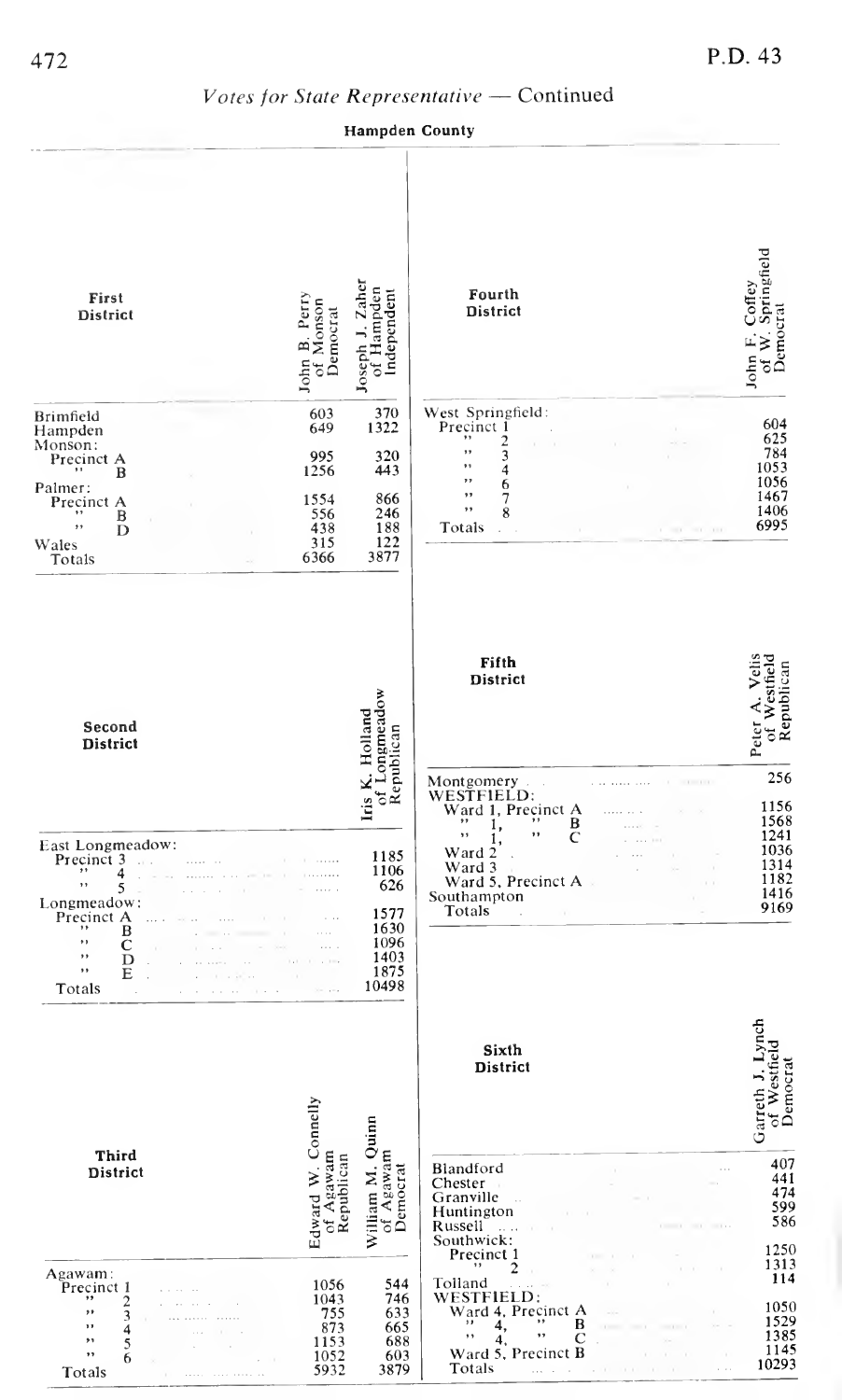Hampden County — Continued

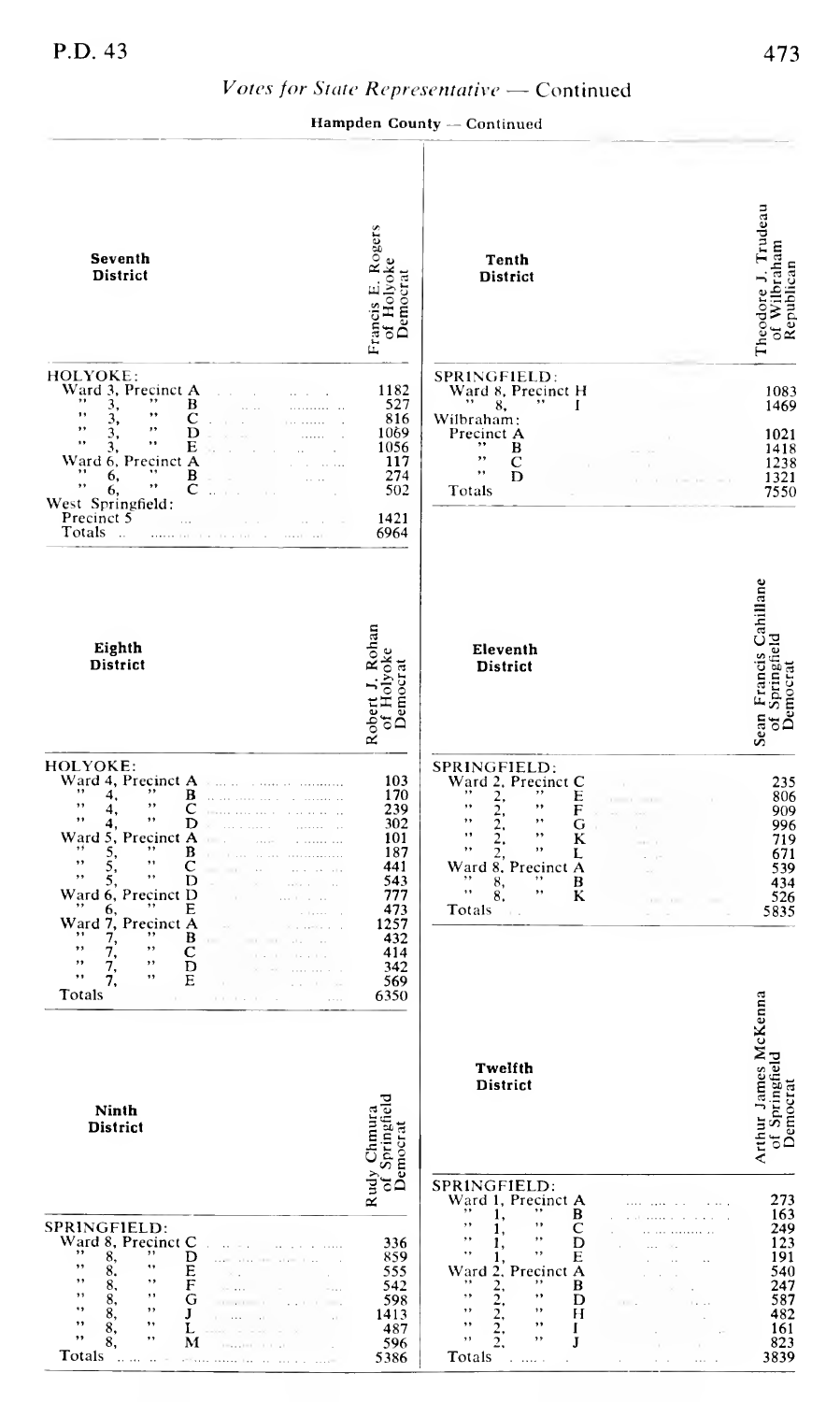Hampden County - Continued

| Thirteenth<br>District                                                                                                                                                                                                                                                                                                                                                                                                                   | Raymond A. Jordan, Jr.<br>of Springfield<br>Democrat                                                                                                                                                                    | Alfred Varelas<br>of Springfield<br>Republican                                                                     | Sixteenth<br>District                                                                                                                                                                                                                                                                                                                                                                                                                                                                                                                                                                                                                                                                                                                                                                              | Richard P. Roche<br>of Springfield<br>Democrat                              |
|------------------------------------------------------------------------------------------------------------------------------------------------------------------------------------------------------------------------------------------------------------------------------------------------------------------------------------------------------------------------------------------------------------------------------------------|-------------------------------------------------------------------------------------------------------------------------------------------------------------------------------------------------------------------------|--------------------------------------------------------------------------------------------------------------------|----------------------------------------------------------------------------------------------------------------------------------------------------------------------------------------------------------------------------------------------------------------------------------------------------------------------------------------------------------------------------------------------------------------------------------------------------------------------------------------------------------------------------------------------------------------------------------------------------------------------------------------------------------------------------------------------------------------------------------------------------------------------------------------------------|-----------------------------------------------------------------------------|
| SPRINGFIELD:<br>Ward 4, Precinct B<br>4.<br>Ċ<br>,,<br>,,<br>Ē<br>4,<br>٠,<br>,,<br>F<br>4<br>5. Precinct<br>A<br>Ward<br>5,<br>5,<br>5<br>B<br>C<br>,,<br>.,<br>,,<br>s.<br>Ď<br>,,<br>E<br>5.<br>,,<br>š,<br>$_{\rm G}^{\rm F}$<br>,,<br>5.<br>Totals                                                                                                                                                                                  | 107<br>321<br>$\frac{211}{202}$<br>$\frac{247}{208}$<br>404<br>352<br>239<br>450<br>646<br>3387                                                                                                                         | 14<br>$\overline{25}$<br>$\frac{145}{11}$<br>$\frac{26}{39}$<br>23<br>$\frac{67}{92}$<br>253<br>402<br>1097        | East Longmeadow:<br>Precinct $\frac{1}{2}$<br>SPRINGFIELD:<br>Ward 7, Precinct E<br>"<br>"<br>"<br>"<br>"<br>"<br>"<br>"<br>"<br>a communication<br>a paramain a característica.<br>A componente de<br>,,<br>,,<br>7,<br>7,<br>н<br>,,<br>,,<br>Summaring the<br>ı<br>,,<br>,,<br>J<br>,,<br>,,<br>ĸ<br>7,<br>and a marketing<br>Totals                                                                                                                                                                                                                                                                                                                                                                                                                                                            | 873<br>1219<br>714<br>828<br>862<br>1098<br>719<br>695<br>7680              |
| Fourteenth<br>District                                                                                                                                                                                                                                                                                                                                                                                                                   | James L. Grimaldi<br>of Springfield<br>Democrat                                                                                                                                                                         | Leonard Cox, Jr.<br>of Springfield<br>Republican                                                                   | Seventeenth<br>District                                                                                                                                                                                                                                                                                                                                                                                                                                                                                                                                                                                                                                                                                                                                                                            | Richard H. Demers<br>of Chicope<br>of Chicop                                |
| SPRINGFIELD:<br>Ward<br>$\frac{3}{3}$ , Precinct<br>A<br>3,<br>3,<br>Ε<br>,,<br>٠,<br>F<br>,,<br>٠,<br>3,<br>G<br>ö.<br>,,<br>,,<br>ä,<br>н<br>,,<br>,,<br>$\frac{3}{3}$<br>J<br>٠,<br>,,<br>K<br>4, Precinct $\overrightarrow{A}$<br>4, Precinct $\overrightarrow{D}$<br>Ward<br>''<br>Ward 6, Precinct H<br>Ward 7, Precinct A<br>$\begin{array}{c} \nM_{\text{av}} \\ \rightarrow \n\end{array}$<br>,,<br>D<br>7,<br>Totals<br>$\sim$ | 269<br>154<br>146<br>318<br>$\mathcal{L}$ is a constant<br>337<br>177<br>105<br>$\frac{276}{285}$<br>$\frac{317}{252}$<br>$\frac{472}{375}$<br>$\bar{t}$<br>$\lambda$<br>à.<br>ò,<br>487<br>à,<br>3718<br><b>County</b> | 88<br>$\frac{41}{76}$<br>154<br>$\frac{103}{50}$<br>43<br>135<br>$86$<br>$75$<br>$167$<br>$137$<br>$210$<br>$1365$ | CHICOPEE:<br>Ward 3, Precinct C<br>Ward 7, Precinct A<br>$\begin{array}{cc}\n & 7, & \text{N} \\  & 7, & \text{N}\n\end{array}$<br>$\sim 100$<br>ما ما روابط السلطان.<br>جمعیت میکنند از<br>,,<br>,,<br>ē<br>$\frac{7}{10}$ , $\frac{7}{10}$ , $\frac{10}{10}$ $\frac{10}{10}$<br>marches and the control<br>Ward 9, Precinct A<br>cincia con<br>$\sim$ - $\sim$ - $\sim$ - $\sim$<br>$\overline{W}_{m}$ $\overline{W}_{n}$ $\overline{W}_{n}$ $\overline{W}_{n}$ $\overline{W}_{n}$ $\overline{W}_{n}$ $\overline{W}_{n}$ $\overline{W}_{n}$<br>$114 - 114$<br>B<br>1,<br>$\mu \rightarrow \mu \nu \nu$ , assuming to<br>,,<br>C<br>1,<br>$\begin{array}{lllllllllllll} \star & \circ & \circ & \circ & \circ & \circ \\ \star & \circ & \circ & \circ & \circ & \circ \end{array}$<br>Precinct A | 919<br>476<br>591<br>1294<br>1087<br>1238<br>224<br>139<br>66<br>118<br>151 |
| Fifteenth<br>District                                                                                                                                                                                                                                                                                                                                                                                                                    |                                                                                                                                                                                                                         | Anthony M. Scibelli<br>of Springfield<br>Democrat                                                                  | Ward $\frac{2}{3}$ ,<br>$\frac{2}{2}$ ,<br>B<br>.<br>$\sim$<br>,,<br>C<br>Totals<br>$\sim 100$<br>.<br>Eighteenth                                                                                                                                                                                                                                                                                                                                                                                                                                                                                                                                                                                                                                                                                  | 114<br>110<br>6527                                                          |
| SPRINGFIELD:<br>Ward 3, Precinct B<br>,,<br>,,<br>3,<br>D<br>,,<br>,,<br>3,<br>I<br>,,<br>,,<br>3,<br>L                                                                                                                                                                                                                                                                                                                                  | ÷.                                                                                                                                                                                                                      | 254<br>146<br>326<br>178<br>268                                                                                    | Francis C. Lapointe<br>of Chicopee<br>Democrat<br>District                                                                                                                                                                                                                                                                                                                                                                                                                                                                                                                                                                                                                                                                                                                                         | Dana Clark Cutter<br>of Chicopee<br>Independent                             |
| 6, Precinct A<br>Ward<br>,,<br>,,<br>в<br>6,<br>,,<br>,,<br>Ċ<br>6,<br>,,<br>,,<br>D<br>6,<br>,,<br>٠,<br>E<br>6,<br>,,<br>,,<br>6,<br>F<br>,,<br>,,<br>G<br>6,<br>Ward 7, Precinct C<br>Totals                                                                                                                                                                                                                                          | and an announcement<br><b>Common Common</b><br>sales and and                                                                                                                                                            | 470<br>481<br>595<br>272<br>338<br>441<br>857<br>436<br>5062                                                       | CHICOPEE:<br>451<br>Ward 1, Precinct A<br>.<br>$_{\rm C}^{\rm B}$<br>360<br>.<br>1,<br>,,<br>,,<br>503<br>1,<br>406<br>Ward $\overset{\bullet}{\phantom{a}}\underset{6}{\text{of}}$ , Precinct A<br>636<br>$\frac{1}{6}$ , $\frac{1}{6}$ , $\frac{1}{6}$ , $\frac{1}{6}$<br>622<br>624<br>Ward 9, Precinct C<br>$\mathcal{L} = \{1,2,3,4,5,6,6\}$<br>3602<br>Totals                                                                                                                                                                                                                                                                                                                                                                                                                                | 346<br>386<br>$\frac{518}{316}$<br>$\frac{316}{471}$<br>468<br>641<br>3146  |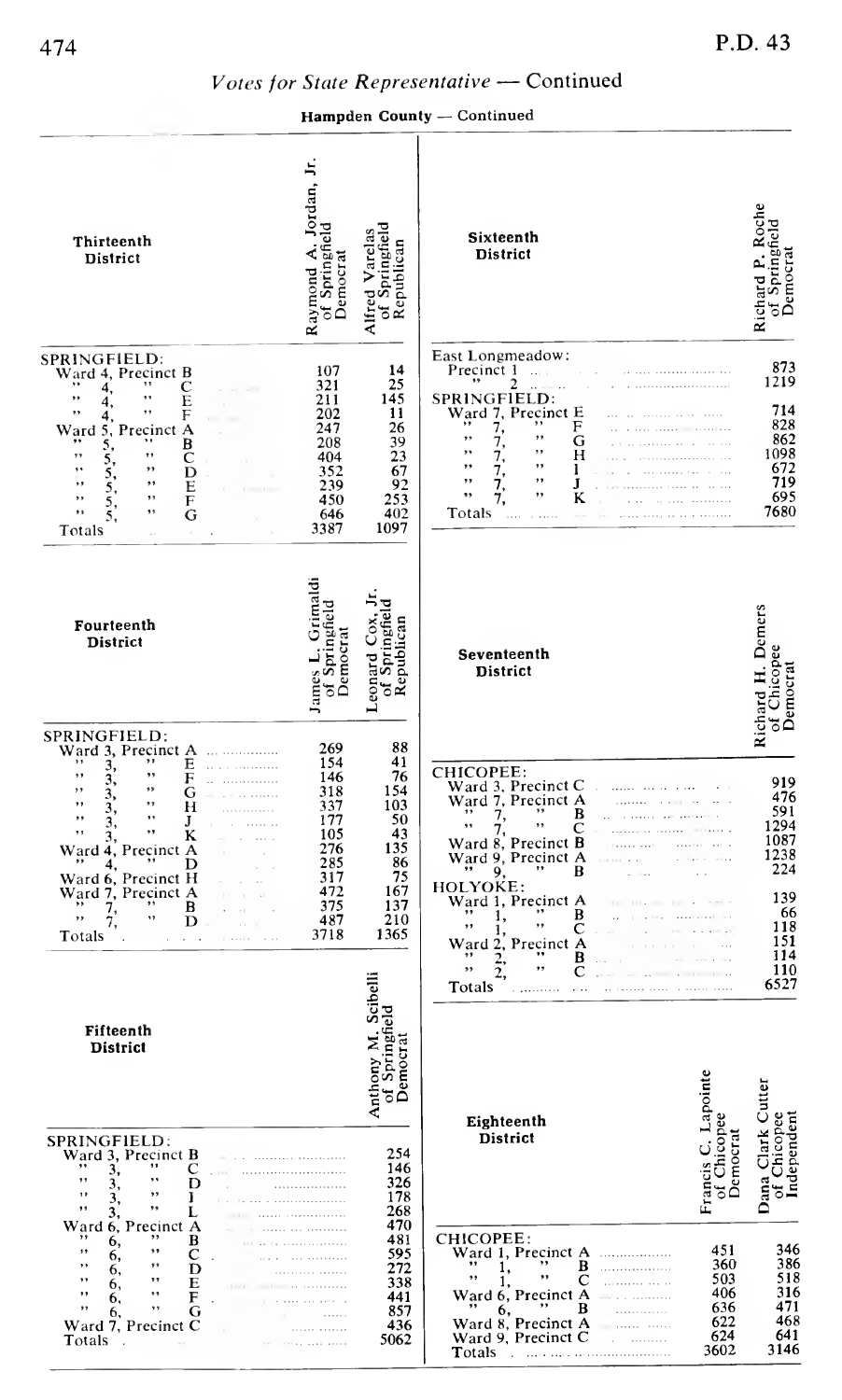Hampden County — Concluded

| Nineteenth<br><b>District</b>                                                                                                                                                                                                                                                                                                        | emanski<br>cope<br>ż<br>a<br>emo<br>Kenneth<br>ð<br>≏                                    | ٠<br>ú,<br>∽<br>Garczynski,<br>Joseph                                                    | Twentieth<br>District                                                                                                                     | Mullins<br>wolpn<br>of Ludiow<br>Democrat<br>William        | Chmura*<br>$\vdash$<br>Steve          |
|--------------------------------------------------------------------------------------------------------------------------------------------------------------------------------------------------------------------------------------------------------------------------------------------------------------------------------------|------------------------------------------------------------------------------------------|------------------------------------------------------------------------------------------|-------------------------------------------------------------------------------------------------------------------------------------------|-------------------------------------------------------------|---------------------------------------|
| CHICOPEE:<br>Ward 2, Precinct A<br>$\ddot{\phantom{1}}$<br>$\ddot{\phantom{1}}$<br>٠<br>B<br>$, \,$<br>$^{\prime}$<br>Ward 3. Precinct A<br>$\ddot{\phantom{1}}$<br>3.<br>R<br>Ward 4. Precinct A<br>$\ddot{\phantom{0}}$<br>$\cdots$<br>B<br>,,<br>,,<br>Ward 5, Precinct A<br>в<br>$\cdots$<br>, ,<br>Ward 8, Precinct C<br>Totals | 450<br>407<br>275<br>268<br>530<br>473<br>488<br>863<br>879<br>556<br>485<br>505<br>6179 | 318<br>250<br>197<br>307<br>336<br>415<br>333<br>558<br>424<br>339<br>226<br>359<br>4062 | CHICOPEE:<br>Ward 6, Precinct C<br>Ludlow:<br>Precinct 1<br>,,<br>,,<br>"<br>,,<br>Palmer:<br>Precinct C<br>Totals<br>**Sticker Candidate | 709<br>1144<br>1030<br>1579<br>1361<br>1404<br>1287<br>8514 | 20<br>138<br>125<br>148<br>115<br>546 |



| First<br>District                                                                  | Northampton<br>Nagle,<br>emocrat<br>William<br>ัธี∩ั | Second<br><b>District</b>                | Easthampton<br>Carey<br>Democrat<br>William<br>đ |
|------------------------------------------------------------------------------------|------------------------------------------------------|------------------------------------------|--------------------------------------------------|
| Hadley<br>NORTHAMPTON:                                                             | 1754                                                 | Easthampton:<br>Precinct 1<br>$\cdot$    | 1359<br>2192                                     |
| Ward 1, Precinct A<br>the company of the company of the<br>ź.<br>B                 | 681<br>935                                           | ,,                                       | 1399                                             |
| Ward 3, Precinct A                                                                 | 822                                                  | ,,                                       | 564                                              |
| B<br>3,<br>and the company of the company                                          | 690                                                  | ,,<br>4B                                 | 732                                              |
| Ward 4, Precinct A                                                                 | 738                                                  | Hatfield                                 | 1338                                             |
| 4.<br>B                                                                            | 704                                                  | NORTHAMPTON:                             |                                                  |
| Ward 5, Precinct A                                                                 | 937                                                  | Ward 1 Precinct B                        | 911<br>698                                       |
| B<br>5.                                                                            | 611<br>627                                           | Ward 2, Precinct A<br>Ward 7, Precinct B | 590                                              |
| Ward 6, Precinct A<br>$\ddot{\phantom{1}}$<br>6,<br>B                              | 709                                                  | Westhampton                              | 373                                              |
| $\sim$<br>Ward 7, Precinct A                                                       | 880                                                  | Williamsburg:                            |                                                  |
| Totals<br>the contract of the contract of the contract of the contract of the con- | 10088                                                | Precinct A                               | 473                                              |
|                                                                                    |                                                      | .,<br>$\overline{\mathbf{B}}$            | 421                                              |
|                                                                                    |                                                      | Totals                                   | 11050                                            |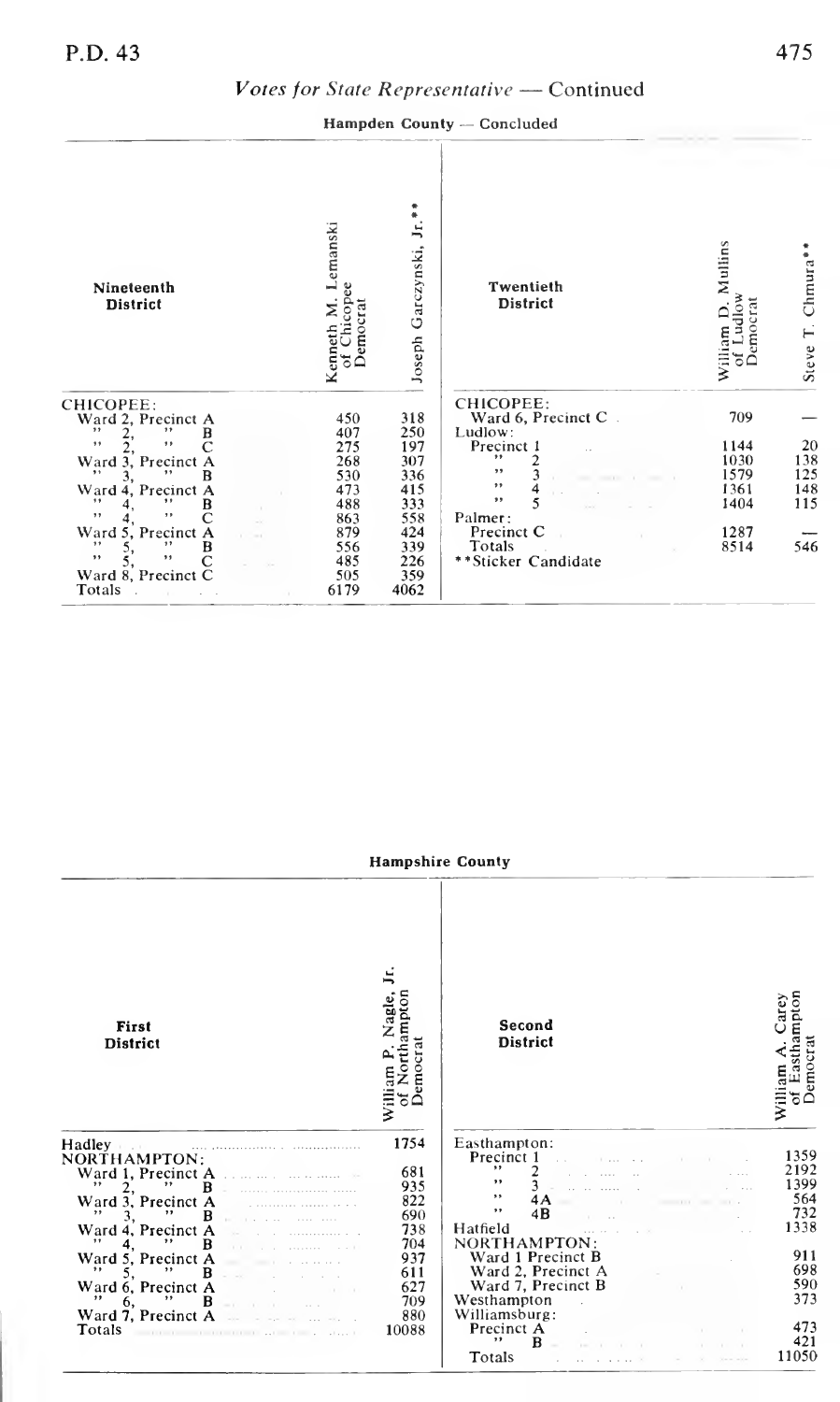## Hampshire County — Concluded

| Third                                                                                                                                                                                                  | Nolen                                                      | Fourth                                                                                                                                         |                                                                                     |
|--------------------------------------------------------------------------------------------------------------------------------------------------------------------------------------------------------|------------------------------------------------------------|------------------------------------------------------------------------------------------------------------------------------------------------|-------------------------------------------------------------------------------------|
| <b>District</b>                                                                                                                                                                                        | Ê                                                          | <b>District</b>                                                                                                                                |                                                                                     |
| Belchertown:<br>Precinct A<br>$\cdots$<br>B<br>Granby<br>$\sim$<br>South Hadley:<br>Precinct A-1<br>$\cdots$<br>$A-2$<br>Ware:<br>Precinct A<br><b>Contract</b><br>$\ddot{\phantom{1}}$<br>B<br>Totals | 1787<br>272<br>1845<br>708<br>1640<br>1647<br>1784<br>9683 | Amherst:<br>Precinct 1<br>,,<br>,<br>$\ddot{\phantom{1}}$<br>$, \,$<br>$, \,$<br>, ,<br>South Hadley:<br>Precinct B<br>.,<br>.,<br>D<br>Totals | 881<br>887<br>1167<br>1054<br>1199<br>1377<br>1147<br>1193<br>1335<br>1689<br>11929 |

**Middlesex County** 

| First<br><b>District</b>                                                                                                                                                                                                                                                 |                                                      | Michael J. Lombardi<br>Cambridge<br>of Cambri         | D Mahoney<br>Cambridge<br>Second<br>District<br>Democrat<br>Thomas H.<br>Continued<br>$\epsilon$                                                                                                                                                                              | Sweene;<br>Cambrid<br>Republican<br>Tadhg<br>ð                 |
|--------------------------------------------------------------------------------------------------------------------------------------------------------------------------------------------------------------------------------------------------------------------------|------------------------------------------------------|-------------------------------------------------------|-------------------------------------------------------------------------------------------------------------------------------------------------------------------------------------------------------------------------------------------------------------------------------|----------------------------------------------------------------|
| CAMBRIDGE:<br>Ward 1, Precinct 1<br>,,<br>;,<br>$\frac{2}{3}$<br>1.<br>,,<br>,,<br>,,<br>$\ddot{\phantom{1}}$<br>$\overline{a}$<br>,,<br>,,<br>5<br>2.<br>Precinct 1<br>Ward<br>,,<br>,,<br>$\overline{c}$<br>2<br>,,<br>,,<br>$\overline{\mathbf{3}}$<br>$\overline{c}$ |                                                      | 553<br>755<br>553<br>534<br>608<br>371<br>389<br>455  | ,,<br>,,<br>505<br>8,<br>3<br>$\cdots$<br>,,<br>333<br>8.<br>4<br>,,<br>,,<br>5<br>682<br>8.<br>367<br>Precinct 1<br>Ward 10,<br>10.<br>$\overline{2}$<br>363<br>,,<br>,,<br>3<br>476<br>10,<br>,,<br>,,<br>$\overline{\mathbf{A}}$<br>744<br>10,<br>Totals<br>7543<br>$\sim$ | 342<br>135<br>328<br>177<br>127<br>165<br>277<br>3814          |
| ,,<br>,,<br>Ward<br>3.<br>Precinct 1<br>$\overline{c}$<br>3<br>Ward 6, Precinct 1<br>$\overline{2}$<br>6,<br>Totals<br>$\sim$                                                                                                                                            | Mahoney                                              | 246<br>381<br>375<br>440<br>523<br>6183               | Third<br><b>District</b>                                                                                                                                                                                                                                                      | Flaherty,<br>Cambridge<br>Democrat<br>Charles<br>ă             |
| Second<br><b>District</b>                                                                                                                                                                                                                                                | g<br>of Cambr<br>Democra<br>Thomas                   | ambridge<br>Sweeney<br>epublican<br>Tadhg:<br>ัธ<br>⇙ | Belmont:<br>Precinct 7<br>8<br>CAMBRIDGE:<br>9.<br>Ward<br>Precinct 1<br>,,<br>9<br>$\overline{c}$<br>,,<br>,,<br>3<br>9                                                                                                                                                      | 1353<br>2073<br>524<br>467<br>379                              |
| CAMBRIDGE:<br>Ward 6, Precinct 3<br>Ward 7, Precinct 1<br>$\overline{c}$<br>7.<br>$\ddot{\phantom{1}}$<br>,,<br>3<br>7.<br>,,<br>,,<br>7.<br>4<br>,,<br>,,<br>5<br>7,<br>Ward<br>8,<br>Precinct 1<br>,,<br>8,<br>$\overline{c}$                                          | 771<br>580<br>474<br>440<br>530<br>533<br>388<br>357 | 221<br>245<br>221<br>292<br>321<br>261<br>461<br>241  | ,,<br>,,<br>$\overline{\bf{4}}$<br>9<br>,,<br>,,<br>5<br>9<br>Precinct 5<br>Ward 10,<br>Precinct 1<br>Ward 11<br>,,<br>2<br>11.<br>,,<br>,,<br>3<br>11.<br>,,<br>,,<br>4<br>11,<br>,,<br>,,<br>5<br>11,<br>Totals                                                             | 463<br>1012<br>662<br>519<br>530<br>840<br>564<br>722<br>10108 |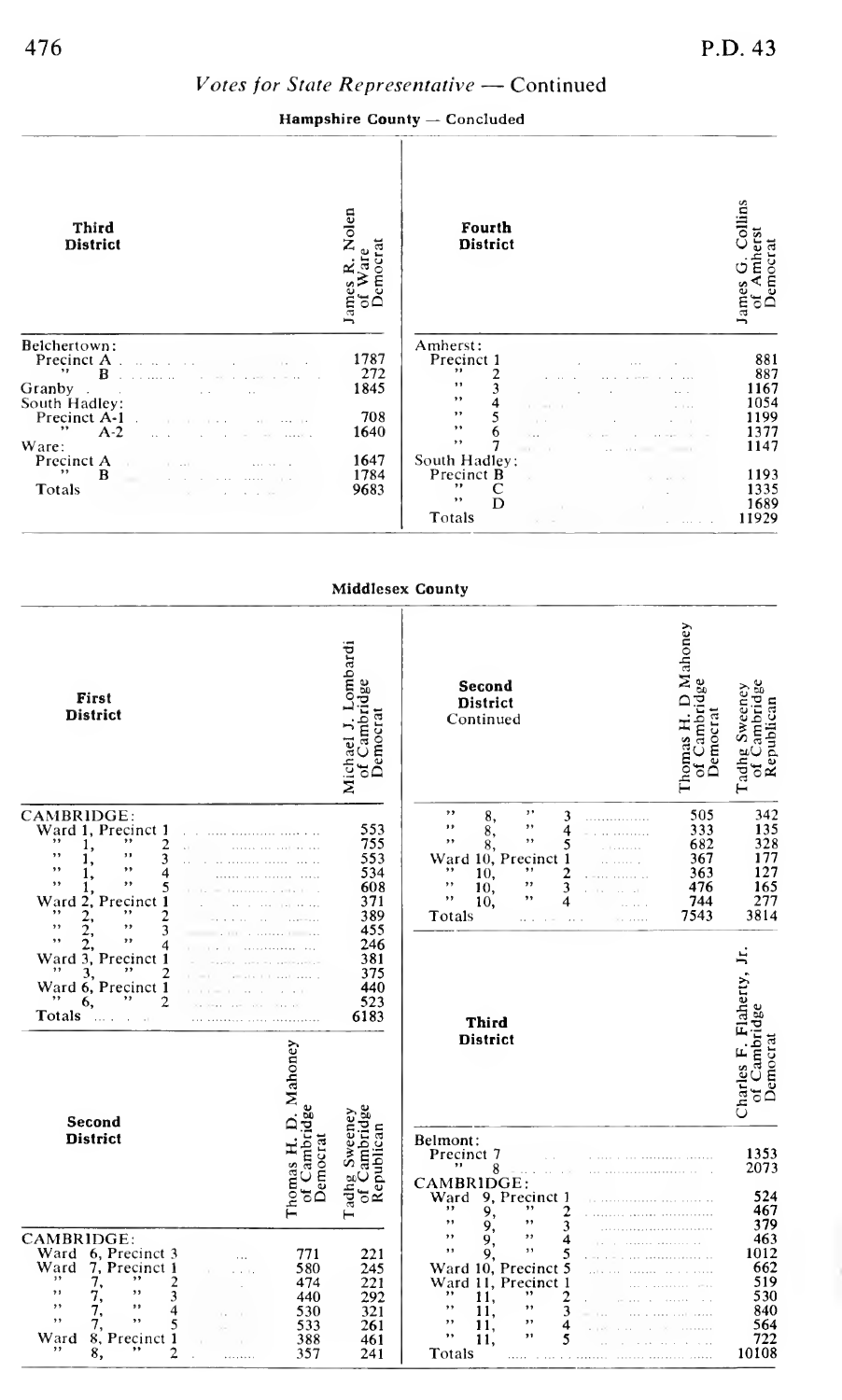| Fourth<br>District                                                                                                                                                                                                                                                                                                                                |                                                                                                              |                                                                                          |                                                                                                                                                                                                                                                               | John J. Toomey<br>of Cambridge<br>Democrat                                                                                                          | Edward M. Bane<br>of Cambridge<br>Independent                                                                      | Joseph L. Carson<br>of Cambridge<br>Independent      | Saundra Graham<br>of Cambridge<br>Independent                                                                               |
|---------------------------------------------------------------------------------------------------------------------------------------------------------------------------------------------------------------------------------------------------------------------------------------------------------------------------------------------------|--------------------------------------------------------------------------------------------------------------|------------------------------------------------------------------------------------------|---------------------------------------------------------------------------------------------------------------------------------------------------------------------------------------------------------------------------------------------------------------|-----------------------------------------------------------------------------------------------------------------------------------------------------|--------------------------------------------------------------------------------------------------------------------|------------------------------------------------------|-----------------------------------------------------------------------------------------------------------------------------|
| CAMBRIDGE:<br>Ward 2, Precinct 5<br>$\frac{3}{3}$ , $\frac{3}{3}$<br>,,<br>,,<br>3,<br>451234512345<br>,,<br>.,<br>3.<br>,,<br>,,<br>4<br>,,<br>,,<br>4,<br>,,<br>,,<br>4,<br>,,<br>,,<br>4,<br>;;;;;;;;<br>.,<br>4,5,5,5,5,5,5,5,5,5,5,<br>,,<br>,,<br>,,<br>,,<br>,,<br>,,<br>,,<br>$\frac{1}{4}$<br>Ward<br>$6.$ Precinct<br>6,<br>5<br>Totals |                                                                                                              |                                                                                          |                                                                                                                                                                                                                                                               | 257<br>$456$<br>$276$<br>$286$<br>$240$<br>$209$<br>$\frac{241}{211}$<br>293<br>$\frac{405}{317}$<br>367<br>311<br>404<br>$\frac{262}{224}$<br>4759 | 15<br>8<br>14<br>14<br>11<br>11<br>$\frac{12}{11}$<br>$\frac{19}{7}$<br>6<br>12<br>6<br>11<br>$\frac{1}{7}$<br>171 | 6<br>14<br>$62116758$<br>$1953226$<br>$202$<br>$202$ | 483<br>179<br>355<br>375<br>482<br>537<br>556<br>565<br>565<br>265<br>300<br>250<br>388<br>370<br>486<br>$\frac{541}{6527}$ |
| Fifth<br>District                                                                                                                                                                                                                                                                                                                                 |                                                                                                              | William A. Pickett<br>of Somerville<br>Democrat                                          | Seventh<br>District                                                                                                                                                                                                                                           |                                                                                                                                                     |                                                                                                                    |                                                      | Marie E. Howe<br>of Somerville<br>Democrat                                                                                  |
| Arlington:<br>Precinct 1<br>3<br>.,<br>4<br>SOMERVILLE:<br>DMER VILLE:<br>Ward 6, Precinct 2<br>" 6, " 5<br>" 7, " 1<br>" 7, " 2<br>Turb.<br>Totals                                                                                                                                                                                               |                                                                                                              | 783<br>1070<br>894<br>711<br>611<br>522<br>768<br>731<br>1161<br>7251                    | SOMERVILLE:<br>Ward 1, Precinct 1<br>$\begin{array}{cc}\n & 1, & 2 \\  & 1, & 2 \\  & 1, & 3\n\end{array}$<br>,,<br>,,<br>1,<br>,,<br>,,<br>1,<br>Ward 2, Precinct 1<br>Ward 3, Precinct 1<br>$\frac{1}{2}$ and 4, Precinct 1<br>4,<br>,,<br><br>4,<br>Totals | 4<br>ś<br>$\frac{2}{4}$                                                                                                                             |                                                                                                                    |                                                      | 489<br>431<br>493<br>585<br>416<br>237<br>426<br>653<br>455<br>711<br>5528                                                  |
| Sixth<br>District                                                                                                                                                                                                                                                                                                                                 |                                                                                                              | of Somerville<br>Democrat<br>Vincent J. Piro                                             | Eighth<br>District                                                                                                                                                                                                                                            |                                                                                                                                                     |                                                                                                                    |                                                      | Mary E. Fantasia<br>of Somerville<br>Democrat                                                                               |
| SOMERVILLE:<br>Ward 4, Precinct 3<br>4,<br>5<br>$\ddot{\phantom{a}}$<br>,,<br>4.<br>6<br>Ward 5, Precinct 1<br>$\frac{5}{5}$ , $\frac{1}{10}$ , $\frac{4}{5}$<br>$\frac{5}{5}$<br>$\frac{4}{5}$<br>Ward 6, Precinct 1<br>6,<br>$\frac{4}{3}$<br>ī,<br>Precinct<br>Ward<br>7,<br>Totals<br>$\lambda$                                               | $\mathcal{L}=\{1,2,3,4,5\}$<br>$\sim$ $\sim$<br>$\sim$<br>$\mathbf{r} \rightarrow \mathbf{r}$<br>$\sim$<br>. | 766<br>$\frac{751}{795}$<br>687<br>728<br>618<br>711<br>$\frac{600}{762}$<br>855<br>7273 | 3,<br>,,<br>,,<br>3,<br>,,<br>,,<br>3,<br>Ward $\frac{5}{5}$ , Precinct<br>$\frac{5}{5}$ , $\frac{5}{1}$<br>Totals                                                                                                                                            | $\frac{5}{3}$<br>$\frac{4}{5}$<br>$\frac{2}{3}$<br>6                                                                                                |                                                                                                                    |                                                      | 544<br>315<br>592<br>602<br>658<br>644<br>673<br>550<br>656<br>656<br>6544                                                  |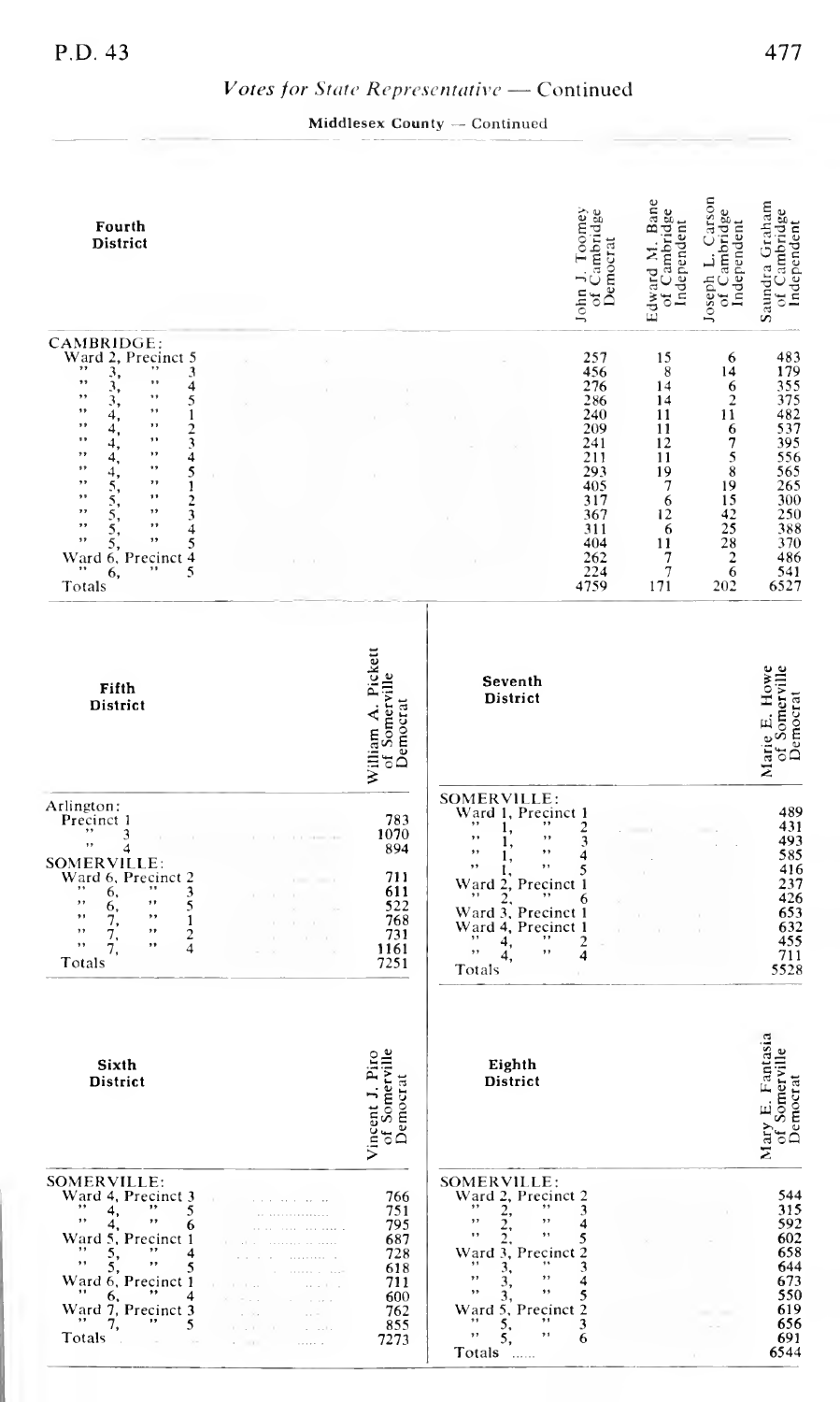| Ninth<br>District                                                                                                                                                                                                                                                                                                | John F. Cusack<br>of Arlington<br>Democrat                                                                                 | Helen S. Patterson<br>of Arlington<br>Independent                                                                             | Twelfth<br>District                                                                                                                                                                                                                                                                                                                                                                                                                                                                                                                                                                                                                                                                        |                                                              | Robert A. Manzelli<br>of Watertown<br>Republican                         | Robert L. Nardone<br>of Watertown<br>Democrat                                        |
|------------------------------------------------------------------------------------------------------------------------------------------------------------------------------------------------------------------------------------------------------------------------------------------------------------------|----------------------------------------------------------------------------------------------------------------------------|-------------------------------------------------------------------------------------------------------------------------------|--------------------------------------------------------------------------------------------------------------------------------------------------------------------------------------------------------------------------------------------------------------------------------------------------------------------------------------------------------------------------------------------------------------------------------------------------------------------------------------------------------------------------------------------------------------------------------------------------------------------------------------------------------------------------------------------|--------------------------------------------------------------|--------------------------------------------------------------------------|--------------------------------------------------------------------------------------|
| Arlington:<br>Precinct<br>$\overline{c}$<br>6<br>,,<br>$\frac{8}{10}$<br>,,<br>,,<br>$\frac{12}{14}$<br>,,<br>$\epsilon \rightarrow$<br>,,<br>16<br>ÿ<br>$\frac{1}{2}$<br>,,<br>18<br>,,<br>20<br>$\mathbf{r} = \mathbf{r}$<br>Totals<br>k.<br>$\sim$ 0.0                                                        | 858<br>902<br>875<br>971<br>$\begin{array}{c}\n 71 \\  1067 \\  921 \\  872 \\  1017 \\  793 \\  276\n\end{array}$<br>8276 | 280<br>312<br>413<br>386<br>$\frac{317}{330}$<br>$\begin{array}{r} 335 \\ 335 \\ 329 \\ 251 \\ 2953 \end{array}$              | Watertown:<br>Precinct<br>$^{6}_{78}$ A<br>8A<br>9<br>9<br>,,<br>,,<br>,,<br>,,<br>10<br>,,<br>11<br>$\alpha = 0.01$<br>Totals<br>$\label{eq:1} \begin{array}{lllllllllll} \alpha_{1} & \alpha_{2} & \alpha_{3} & \alpha_{4} & \alpha_{5} \end{array}$                                                                                                                                                                                                                                                                                                                                                                                                                                     | $\bar{z}$                                                    | 856<br>814<br>355<br>283<br>747<br>898<br>770<br>4723                    | 695<br>783<br>519<br>546<br>346<br>959<br>893<br>850<br>5045                         |
| Tenth<br>District                                                                                                                                                                                                                                                                                                |                                                                                                                            | Eleanor M. Campobasso<br>of Arlington<br>Democrat                                                                             | Thirteenth<br>District                                                                                                                                                                                                                                                                                                                                                                                                                                                                                                                                                                                                                                                                     | Salvatore Ciccarelli<br>of Watertown<br>Democrat             | George T. Zevitas<br>of Watertown<br>Independent                         | Richard M. McGrath**                                                                 |
| Arlington:<br>Precinct<br>$\frac{5}{7}$<br>٠,<br>$\epsilon$ , $\epsilon$ , $\alpha$ , $\alpha$ and an anomal<br>,,<br>11<br>companies and companies and company<br>,,<br>$\frac{13}{15}$<br>,,<br>,,<br>,,<br>19<br>$\omega_{\rm{max}}$<br>and the month<br>,,<br>21<br>Totals<br>and the company of the company |                                                                                                                            | $\begin{array}{c} 1057 \\ 1114 \end{array}$<br>$\frac{1130}{1169}$<br>$\frac{922}{1143}$<br>$889$<br>$1127$<br>$1072$<br>9623 | $\overline{\text{Belmont:}} \atop \text{Precinct 5}_{\text{of 6}}$<br>and and continued<br>Watertown:<br>Precinct 1<br>$\begin{array}{ccc}\n & \text{?} \\  & \text{?} \\  & \text{?} \\  & \text{?} \\  & \text{?} \\  & \text{?} \\  & \text{?} \\  & \text{?} \\  & \text{?} \\  & \text{?} \\  & \text{?} \\  & \text{?} \\  & \text{?} \\  & \text{?} \\  & \text{?} \\  & \text{?} \\  & \text{?} \\  & \text{?} \\  & \text{?} \\  & \text{?} \\  & \text{?} \\  & \text{?} \\  & \text{?} \\  & \text{?} \\  & \text{?} \\  & \text{?} \\  & \text{?} \\  & \text{?} \\  & \text{$<br>$\mathcal{C}^{\mathcal{C}}$ , and $\mathcal{C}^{\mathcal{C}}$<br>Totals<br>$\omega = \omega$ | 570<br>553<br>929<br>830<br>747<br>790<br>797<br>5216        | 505<br>647<br>378<br>348<br>486<br>620<br>439<br>3423                    | 218<br>256<br>$\begin{array}{c} 128 \\ 153 \\ 197 \\ 118 \\ 189 \\ 1259 \end{array}$ |
| Eleventh<br>District                                                                                                                                                                                                                                                                                             | Marvin C. Gilkie<br>of Waltham<br>Republican                                                                               | Joseph T. Maguire<br>of Waltham<br>Democrat                                                                                   | Fourteenth<br>District                                                                                                                                                                                                                                                                                                                                                                                                                                                                                                                                                                                                                                                                     | Donald J. Manning<br>of Waltham<br>Democrat                  | Markham H. Lyons<br>of Waltham<br>Republican                             | Peter G. Trombley<br>of Waltham<br>Independent                                       |
| BeImont:<br>Precinct 1<br>$\begin{array}{c} n \rightarrow 2 \\ n \rightarrow 3 \\ n \rightarrow 4 \end{array}$<br>in the comment of their<br>WALTHAM:<br>Ward 3, Precinct 1<br>m 3, $\frac{1}{2}$<br>Totals                                                                                                      | $\begin{array}{r} 715 \\ 1020 \\ 786 \\ 394 \end{array}$<br>558<br>406<br>3879                                             | 1177<br>1093<br>1164<br>964<br>1790<br>983<br>7171                                                                            | WALTHAM:                                                                                                                                                                                                                                                                                                                                                                                                                                                                                                                                                                                                                                                                                   | 585<br>523<br>771<br>436<br>435<br>443<br>722<br>556<br>4851 | $\frac{83}{131}$<br>180<br>145<br>313<br>317<br>171<br>98<br>115<br>1236 | $627$<br>$726$<br>$591$<br>$374$<br>$708$<br>$323$<br>$340$<br>$336$<br>$4025$       |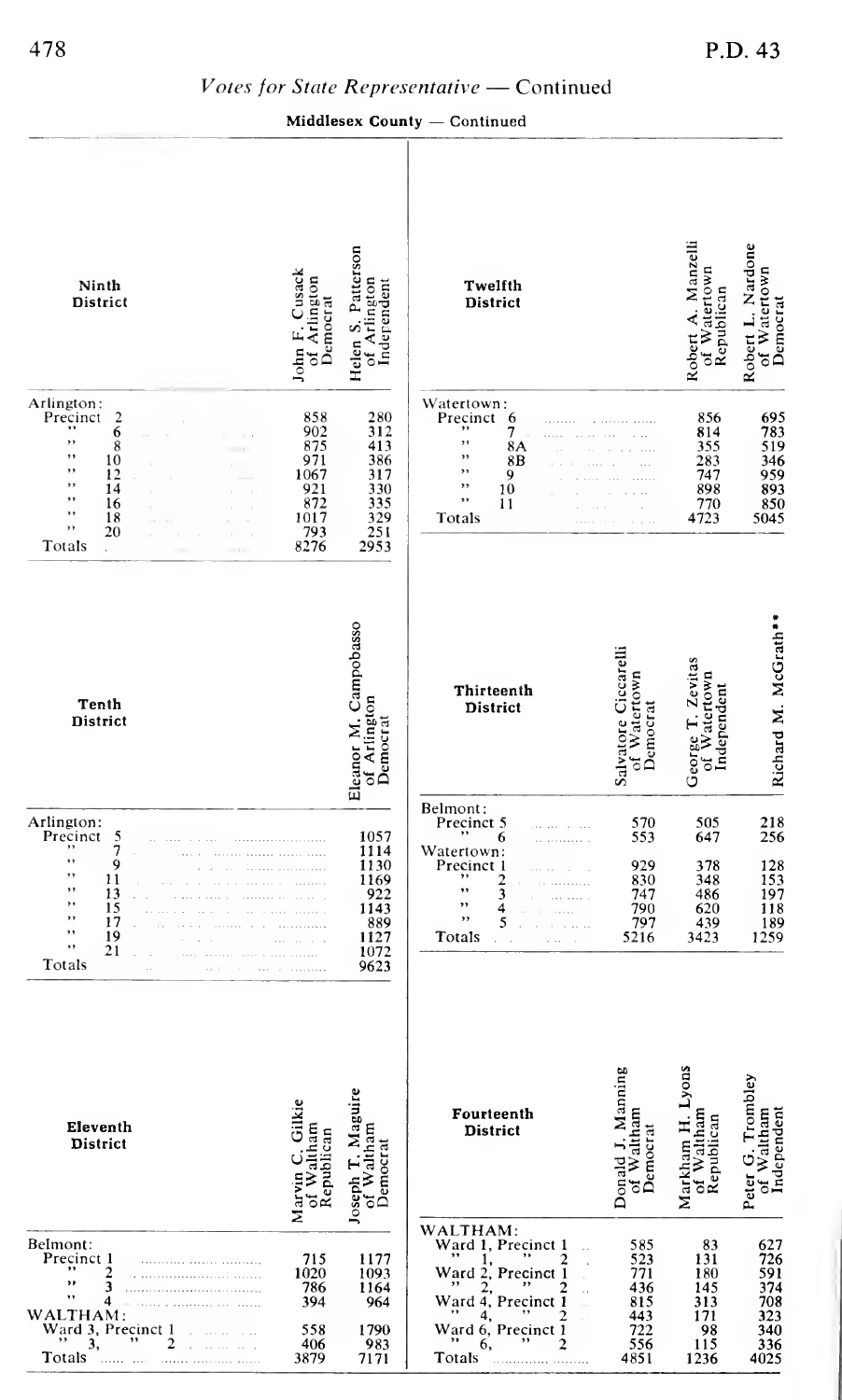| Fifteenth<br><b>District</b>                                                                                                                                                                                                                                                                                                    | William F. Stanley<br>of Waltham<br>Democrat                                  | of Waltham<br>Independent<br>David Reilly                                                                      | Martin P. Sheehan<br>of Waltham<br>Independent                                                         | David J. Mofenson<br>Eighteenth<br>District                                                                                                                                                                                                                                                                                                                                                                        | Robert Wayne Snyder<br>of Newton<br>Republican<br>of Newton<br>Democrat                                                   |
|---------------------------------------------------------------------------------------------------------------------------------------------------------------------------------------------------------------------------------------------------------------------------------------------------------------------------------|-------------------------------------------------------------------------------|----------------------------------------------------------------------------------------------------------------|--------------------------------------------------------------------------------------------------------|--------------------------------------------------------------------------------------------------------------------------------------------------------------------------------------------------------------------------------------------------------------------------------------------------------------------------------------------------------------------------------------------------------------------|---------------------------------------------------------------------------------------------------------------------------|
| WALTHAM:<br>Ward 5, Precinct 1<br>Ward $\frac{7}{7}$ , Precinct<br>$\mathbf{1}$<br>Ward 8, Precinct<br>$\frac{1}{2}$<br>8,<br>Ward $\frac{9}{9}$ , Precinct<br>Totals                                                                                                                                                           | 896<br>401<br>531<br>892<br>634<br>888<br>544<br>586<br>5372                  | 367<br>132<br>299<br>432<br>172<br>172<br>142<br>129<br>124<br>1797                                            | $\frac{124}{73}$<br>$\frac{120}{120}$<br>$\frac{169}{54}$<br>$\frac{54}{70}$<br>$\frac{49}{12}$<br>722 | Needham:<br>Precinct H<br>848<br>Frechicle<br>Ward 4, Precinct 2<br>Ward 5, Precinct 1<br>"5, "2<br>Word 5, Precinct 4<br>$\frac{534}{1153}$<br>847<br>944<br>Ward $\overset{5}{\underset{1}{\text{6}}}, \text{Precinct } \overset{2}{\underset{3}{\text{7}}}$<br>Ward $\overset{6}{\underset{8}{\text{8}}}, \text{Precinct } \overset{2}{\underset{4}{\text{7}}}$<br>Totals<br>740<br>1380<br>528<br>1110<br>8084 | 704<br>259<br>321<br>299<br>315<br>217<br>367<br>168<br>286<br>2936                                                       |
| Sixteenth<br>District                                                                                                                                                                                                                                                                                                           |                                                                               | A. Joseph DeNucci<br>of Newton<br>Democrat                                                                     | George E. Withington<br>of Newton<br>Republican                                                        | Nineteenth<br>Lois G. Pines<br>of Newton<br>Democrat<br><b>District</b>                                                                                                                                                                                                                                                                                                                                            | Howard U. Passman<br>of Newton<br>Republican                                                                              |
| NEWTON:<br>Ward 2, Precinct 4<br>Ward 3, Precinct 1<br>$\frac{3}{2}$<br>$\frac{3}{2}$<br>$\frac{3}{2}$<br>,,<br>,,<br>$\frac{3}{3}$<br>3<br>,,<br>,,<br>$\overline{4}$<br>Ward $\stackrel{3}{\underset{1}{\cancel{4}}}\,$ Precinct<br>$\stackrel{3}{\underset{1}{\cancel{4}}}\,$ Precinct<br>1<br>$\frac{3}{4}$<br>4,<br>Totals | $\sim$ $\sim$                                                                 | $\begin{array}{c} 1065 \\ 795 \\ 922 \\ 928 \\ 1303 \end{array}$<br>$\frac{1282}{745}$<br>1000<br>1063<br>7800 | 462<br>289<br>590<br>215<br>285<br>369<br>699<br>374<br>3283                                           | NEWTON:<br>Ward 5, Precinct 3<br>Ward 6, Precinct 1<br>6.<br>1083<br>1005<br>$\mathcal{L}_{\rm{max}}$<br>à,<br>$\begin{array}{c} 6, & 7, \\ 7, \text{Precinct 1} \\ 7, & 3 \\ 4 \end{array}$<br>883<br>$\mathop{\mathrm{Warg}}_{\Omega}$<br>749<br>1124<br>$720$<br>$1126$<br>$1029$<br>Ward 8, Precinct $\frac{1}{2}$<br>Fatale<br>Totals<br>7719                                                                 | 515<br>347<br>381<br>439<br>473<br>473<br>277<br>497<br>670<br>3599                                                       |
| Seventeenth<br>District                                                                                                                                                                                                                                                                                                         | Peter F. Harrington<br>of Newton<br>Democrat                                  | A. Jefferson Cornell<br>of Newton<br>Republican                                                                | Patricia N. Ciccone<br>of Newton<br>Independent                                                        | Twentieth<br>District                                                                                                                                                                                                                                                                                                                                                                                              | John R. Granara<br>of Medford<br>Democrat                                                                                 |
| NEWTON:<br>Ward 1, Precinct 1<br>$\begin{array}{c} m+1, m+1, m+2 \\ m+1, m+3 \end{array}$<br>÷.<br>ï,<br>,,<br>,,<br>4<br>Ward $\frac{1}{2}$ , Precinct 1<br>$\frac{2}{2}$ , $\frac{2}{2}$ , $\frac{2}{3}$<br>Ward 7, Precinct 2<br>Totals                                                                                      | $847$<br>$737$<br>$657$<br>$586$<br>$763$<br>$773$<br>$395$<br>$1036$<br>5794 | 208<br>274<br>244<br>244<br>118<br>396<br>439<br>142<br>401<br>2222                                            | 309<br>136<br>$162$<br>$284$<br>$221$<br>$176$<br>$132$<br>166<br>1586                                 | MEDFORD:<br>Ward 3, Precinct 3<br>Ward 4, Precinct 2<br>$\begin{array}{c} 3 \\ -4 \end{array}$<br>Ward 5, Precinct<br>Ward 5, Precinct<br>Ward 6, Precinct<br>$\begin{array}{c} m \to 5 \\ m \to 6 \\ m \to 6 \end{array}$<br>$\frac{1}{2}$ $\frac{2}{3}$ $\frac{3}{4}$<br>6,<br>,,<br>.,<br>6,<br>$\frac{1}{2}$ .<br>Totals                                                                                       | 1080<br>1120<br>724<br>$\begin{array}{r} 669 \\ 669 \\ 792 \\ 915 \\ 853 \\ 158 \\ 158 \\ 654 \end{array}$<br>654<br>7965 |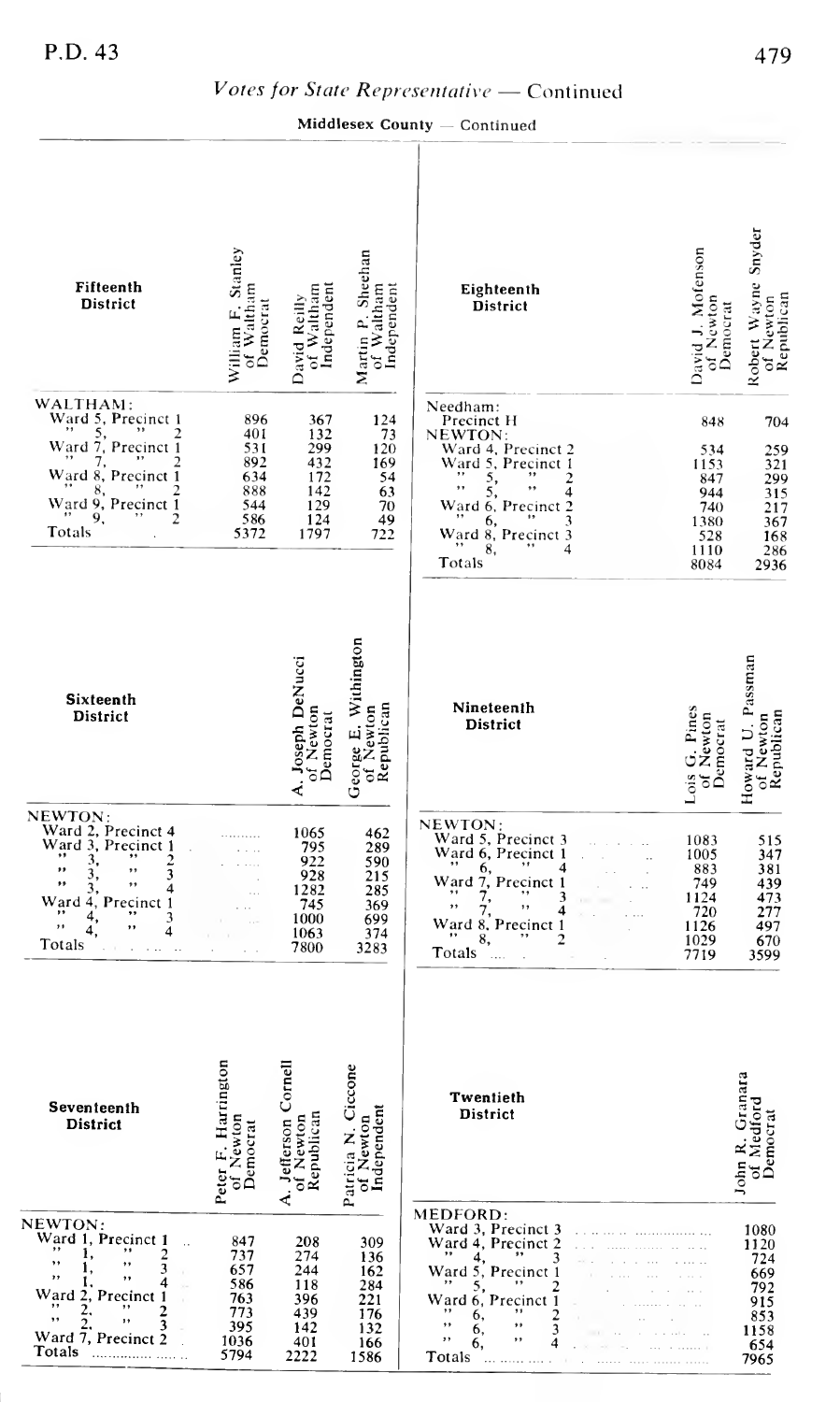| Twenty-First<br>District                                                                                                                                                                                                                                                                                                                                                                                                                                             | Angelo Marotta<br>of Medford<br>Democrat                      | Robert W. Collins<br>of Medford<br>Independent                                                                      | Philip Sean Daly<br>of Medford<br>Independent                                | Twenty-Fourth<br>District                                                                                                                                                                                                                                                                                                                                                                         |                                                                                                                    |                                                                                                | Michael J. DeVito<br>of Everett<br>Democrat                                                                      |
|----------------------------------------------------------------------------------------------------------------------------------------------------------------------------------------------------------------------------------------------------------------------------------------------------------------------------------------------------------------------------------------------------------------------------------------------------------------------|---------------------------------------------------------------|---------------------------------------------------------------------------------------------------------------------|------------------------------------------------------------------------------|---------------------------------------------------------------------------------------------------------------------------------------------------------------------------------------------------------------------------------------------------------------------------------------------------------------------------------------------------------------------------------------------------|--------------------------------------------------------------------------------------------------------------------|------------------------------------------------------------------------------------------------|------------------------------------------------------------------------------------------------------------------|
| MALDEN:<br>Ward 3, Precinct 2<br>Ward 4, Precinct 1<br>Ward 4, Prec.<br>Ward 4, Prec.<br>MEDFORD:<br>Ward 2, Precinct 3<br>Ward 3, Precinct 1<br>Ward 3, Precinct 1<br>Precinct 1<br>Precinct 4<br>Precinct 4<br>Precinct 4<br>Precinct 4<br>Precinct 4<br>Precinct 4<br>Precinct 4<br>,<br>5<br>3,<br>Ward 4, Precinct 1<br>Totals                                                                                                                                  | 589<br>617<br>604<br>650<br>599<br>708<br>816<br>1082<br>6232 | 116<br>125<br>66<br>104<br>69<br>86<br>117<br>88<br>59<br>830                                                       | 300<br>502<br>391<br>316<br>200<br>324<br>564<br>441<br>330<br>3368          | EVERETT:<br>Ward 4, Precinct 1<br>$\frac{1}{2}$<br>$\frac{4}{4}$<br>$\frac{1}{2}$<br>$\frac{2}{3}$<br>$\frac{4}{4}$ , $\frac{4}{2}$<br>3<br>Ward 5, Precinct 1<br>$\frac{5}{5}$ , Precinct 1<br>$\frac{5}{5}$ , $\frac{2}{3}$<br>Ward $\overset{6}{\underset{6}{\phantom{1}}},$ Precinct<br>$\mathbf{1}$<br>6,<br>$\overline{2}$<br>MALDEN:<br>Ward 1, Precinct 3<br>Ward 7, Precinct 2<br>Totals |                                                                                                                    | $\mathcal{A}=\mathcal{A}$<br>$\sim$<br>$\bar{\phantom{a}}$<br>$\mathbf{x}$<br>$\sim$<br>$\sim$ | 814<br>744<br>733<br>852<br>853<br>663<br>770<br>651<br>631<br>$\begin{array}{c} 737 \\ 623 \\ 7218 \end{array}$ |
| Twenty-Second<br><b>District</b>                                                                                                                                                                                                                                                                                                                                                                                                                                     |                                                               | Robert M. Penta<br>of Medford<br>Independent                                                                        | Michael J. McGlynn<br>of Medford<br>Democrat                                 | Twenty-Fifth<br><b>District</b>                                                                                                                                                                                                                                                                                                                                                                   |                                                                                                                    |                                                                                                | Edwin C. Lucey<br>of Malden<br>Democrat                                                                          |
| MEDFORD:<br>Ward 1, Precinct 1<br>$\frac{1}{n}$ , $\frac{n}{n}$ , $\frac{2}{3}$<br>$\frac{2}{3}$<br>į,<br>Ward 2, Precinct<br>Ward 5, Precinct<br>$\frac{3}{2}$ , Precinct<br>$\frac{5}{2}$ , Precinct<br>$\frac{5}{2}$<br>$\frac{1}{2}$<br>$\frac{4}{5}$<br>$\frac{5}{5}$<br>$7,$ Precinct<br>$7,$<br>Ward<br>$\mathbf{1}$<br>Totals                                                                                                                                |                                                               | $\begin{array}{c} 471 \\ 502 \\ 424 \\ 325 \\ 470 \\ \vdots \end{array}$<br>444<br>458<br>445<br>491<br>895<br>4925 | 405<br>449<br>527<br>388<br>660<br>511<br>496<br>369<br>683<br>612<br>5100   | MALDEN:<br>Ward 5, Precinct 1<br>$\begin{array}{ccc}\n & 5, & \cdots & 2 \\ \cdots & 5, & \cdots & 3 \\ \cdots & 5, & \cdots & 3 \\ \cdots & 5, & \cdots & 4\n\end{array}$<br>5,<br>$\overline{4}$<br>Ward 6, Precinct $\frac{1}{1}$<br>$\begin{array}{ccc}\n& 6 \\ & 7 \\ & 2 \\ & 6\n\end{array}$<br>$\frac{2}{3}$<br>6,<br>Ward 8, Precinct<br>1<br>$\overline{c}$<br>8,<br>Totals             |                                                                                                                    | $\sim$<br>$\sim$<br>$\sim$ $\sim$                                                              | 615<br>$670$<br>$1046$<br>$1087$<br>$873$<br>$752$<br>$675$<br>$1032$<br>1434<br>8184                            |
| Twenty-Third<br><b>District</b>                                                                                                                                                                                                                                                                                                                                                                                                                                      |                                                               |                                                                                                                     | George Keverian<br>of Everett<br>Democrat                                    | Twenty-Sixth<br>District                                                                                                                                                                                                                                                                                                                                                                          | John C. McNeil<br>of Malden<br>Democrat                                                                            | Raymond A. Bongiovi<br>of Malden<br>Independent                                                | John F. Kelliher<br>of Malden<br>Independent                                                                     |
| EVERETT:<br>Ward 1, Precinct 1<br>$\begin{array}{cc}\n & 1 \\ \cdot & \cdot \\ 1 & \cdot \\ 1 & \cdot\n\end{array}$ $\begin{array}{cc}\n & 1 \\ \cdot & \cdot \\ 1 & \cdot \\ 2 & 3\n\end{array}$<br>$\frac{1}{1}$ ,<br>$\frac{2}{3}$<br>Ward $\frac{1}{2}$ , Precinct<br>$\frac{2}{2}$ , $\frac{2}{2}$<br>1<br>$\frac{2}{3}$<br>Ward $\frac{3}{3}$ , Precinct<br>$\frac{3}{2}$ , $\frac{3}{2}$ , $\frac{3}{2}$ , $\frac{2}{3}$<br>Ward 6, Precinct 3<br>Totals<br>× |                                                               |                                                                                                                     | 769<br>$751$<br>612<br>720<br>$\frac{693}{763}$<br>781<br>850<br>636<br>7372 | MALDEN:<br>Ward 1, Preginct 1<br>Ward 2, Preginct 1<br>Ward 3, Preginct 1<br>Ward 3, Preginct 1<br>2<br>Ward 4, Preginct 2<br>Ward 7, Preginct 1<br>Totals,<br>Totals,<br>Totals                                                                                                                                                                                                                  | 505<br>790<br>737<br>$\begin{array}{c} 1097 \\ 551 \\ 1187 \\ 739 \\ 378 \\ 547 \\ 572 \end{array}$<br>856<br>7387 | $52$<br>$87$<br>$52$<br>$19$<br>$50$<br>$45$<br>$34$<br>$37$<br>$32$<br>$67$<br>575            | 112<br>175<br>168<br>165<br>165<br>88<br>230<br>126<br>$\frac{106}{88}$<br>$\frac{99}{1357}$                     |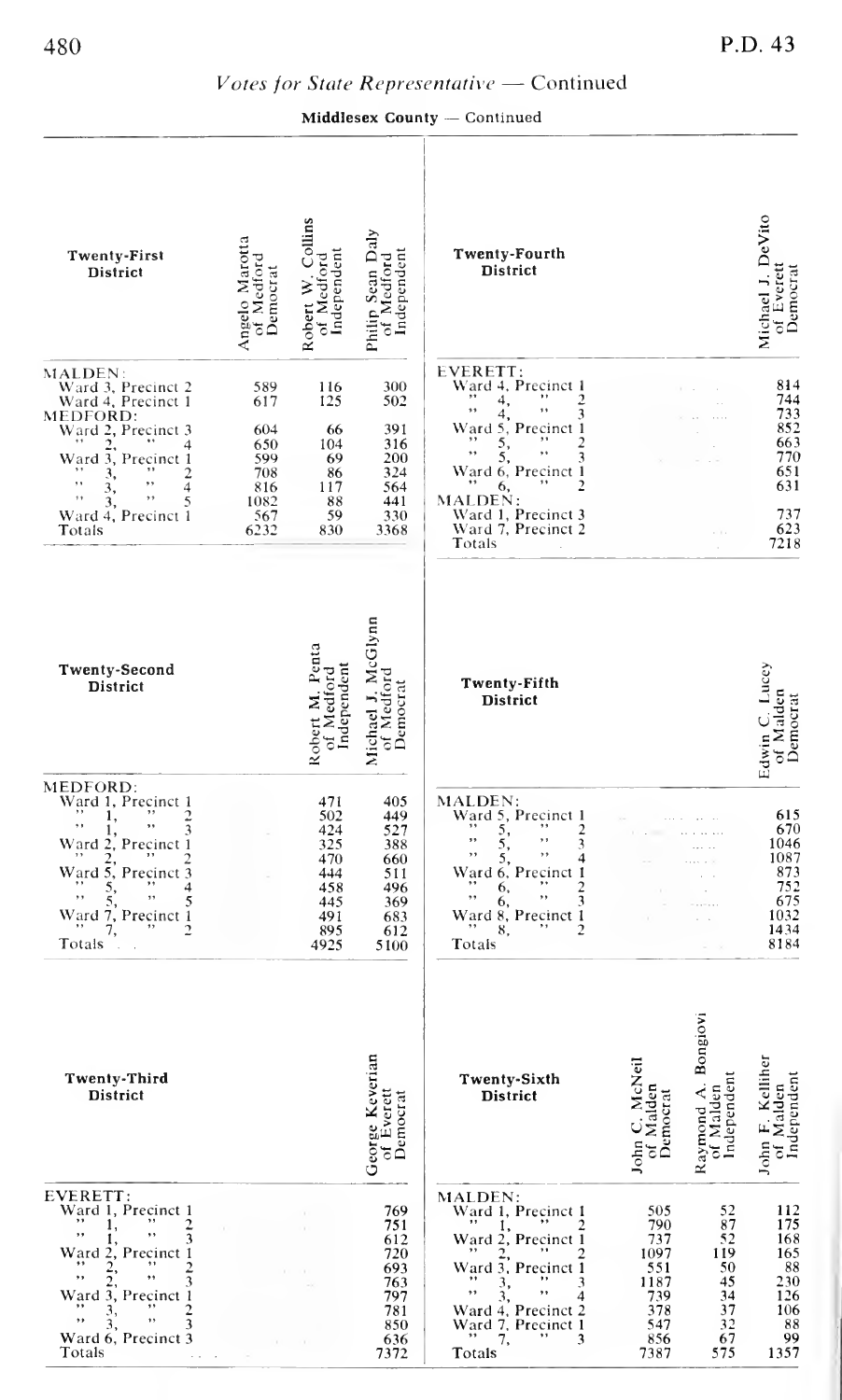Votes for State Representative — Continued

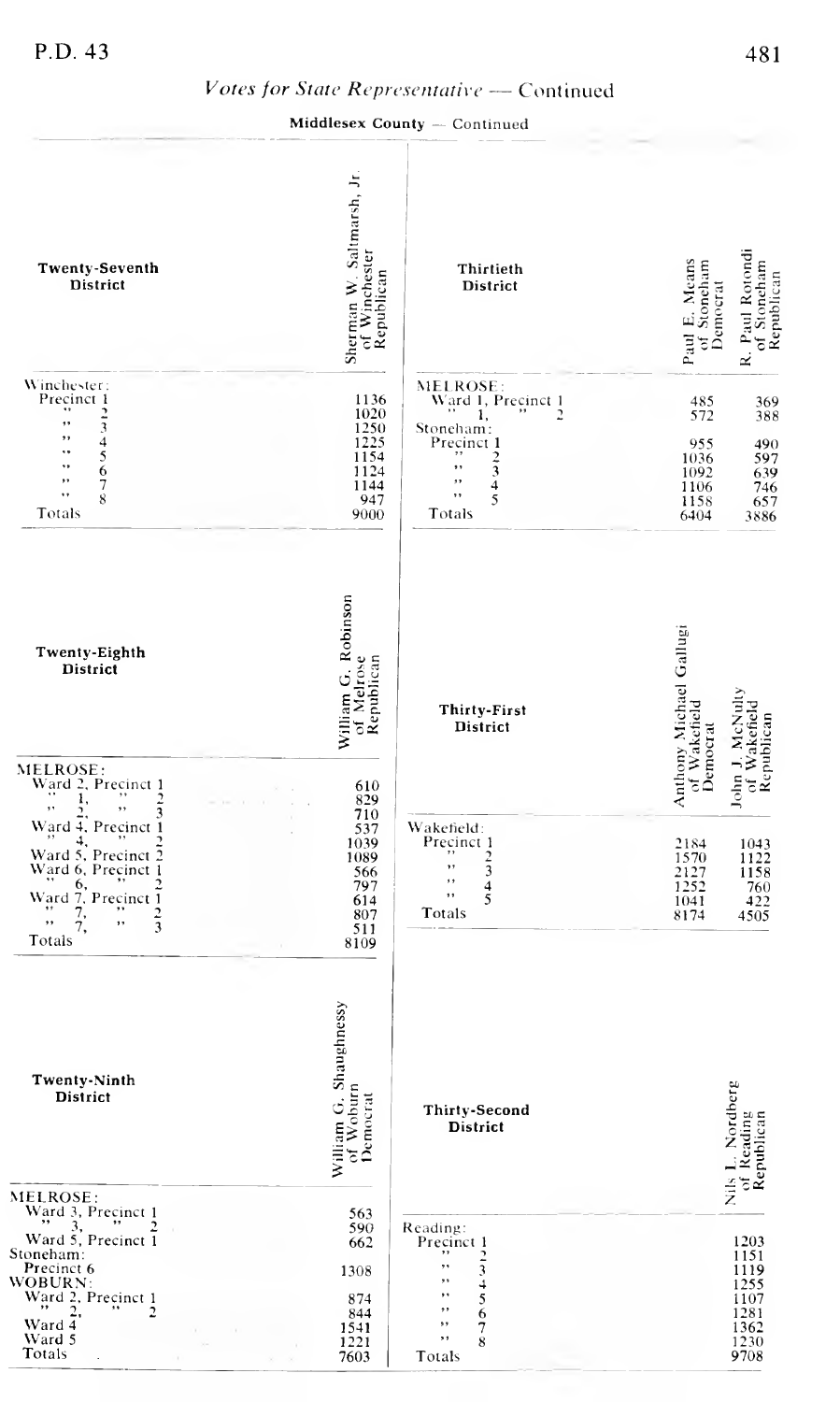